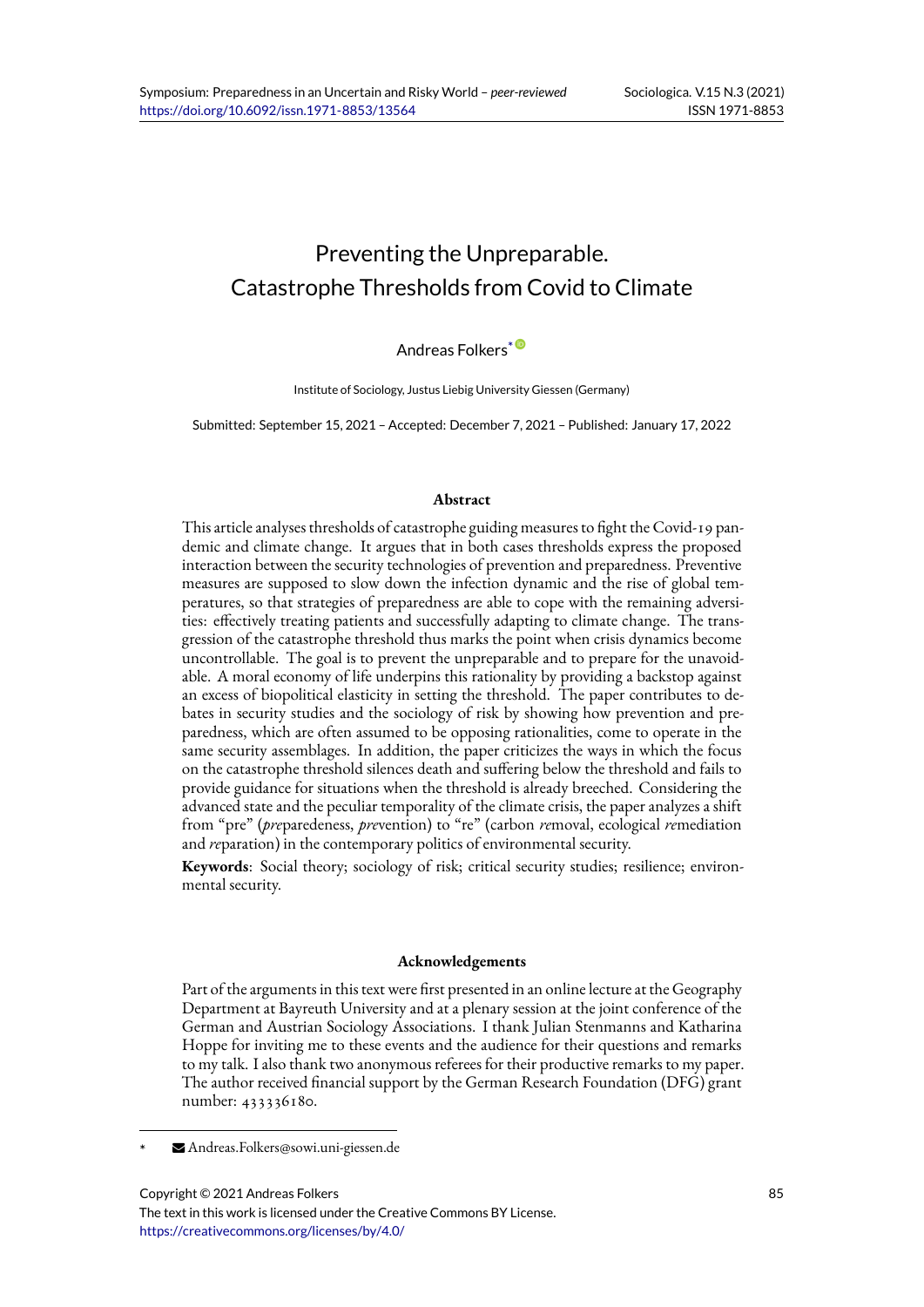In recent years, debates on security in the social sciences have focused on various forms to act on future threats in the present (Amoore & de Goede, 2008; Aradau & Munster, 2011; Opitz & Tellmann, 2015). Preventive techniques like precaution and preemption seek to avoid these risks altogether (Ewald, 2002; Massumi, 2007). Other strategies seek to prepare for unavoidable high-impact events by making socio-technical infrastructures more resilient and improve the readiness of emergency responses (Lakoff, 2007; Collier, 2008; Folkers, 2019; Keck, 2017). Scholars have pointed out the different rationalities and practical options that inform techniques of prevention on the one hand and preparedness on the other (Bröckling, 2012). They have tracked back the genealogies of these techniques (Collier & Lakoff, 2015; Leanza, 2017), have illuminated their main fields of application and their concrete procedures (for an overview see Anderson, 2010). However, there is considerably less scholarly work on the way these two technologies of security work together in more or less coordinated ways (see however Fearnley, 2008).

This article addresses this issue by drawing attention to two cases in which prevention and preparedness techniques are inherently entangled: the governance of the Covid-19 pandemic and the politics of climate change. To do so, the paper focuses on the role of thresholds of catastrophe to illuminate the systematic way prevention and preparedness interact in these cases. The notion of the catastrophe threshold is briefly mentioned in Niklas Luhmann's (2003, pp. 11, 159) sociology of risk. However, Luhmann does not elaborate the concept further. Accordingly, it has gained little resonance in sociological debates on risk. In this article, I come back to this notion to show how it mediates between prevention and preparedness techniques and is in turn defined through the interaction of these rationalities. To avoid a harmful event or process from becoming catastrophic, preventive measures should mitigate the harm below a certain point — the catastrophe threshold — for preparedness and adaptive strategies to successfully cope with the remaining adversities.

Social scientists studying catastrophe have always maintained that no (natural) event is a catastrophe in and of itself (Felgentreff & Dombrowsky, 2008). The cases analyzed in this paper seem to be particularly good examples of the social co-production of catastrophes. Neither the climate crisis nor the Covid pandemic are singular events that suddenly manifest as a disaster. Rather they are more (climate) or less (Covid) "slow emergencies" (Anderson et al., 2020) that may be relatively harmless until they suddenly escalate if no protective measures are taken. Once they have gained enough momentum, it becomes very hard, if not impossible, to effectively curtail their effects. Accordingly, the question of the catastrophe threshold frequently becomes a public "matter of concern" (Latour, 2004) in climate and pandemic politics. During the Covid crisis we witnessed an increase in the number of public debates negotiating the degree of catastrophe societies are able and willing to endure as well as about the thresholds where the effects of the pandemic become intolerable. Similarly, since the beginning of global climate politics, experts and politicians have explicitly debated how much global warming is tolerable and how much climate change mitigation is necessary.

As I will show, the setting of catastrophe thresholds involves both moral and managerial reasoning. On the one hand, the threshold provides a sense of "biopolitical elasticity"<sup>1</sup> in the face of adversities. On the other hand, the threshold works as a normative backstop against too much elasticity. As such it is informed by a moral economy of life for which it is imperative to care for individual lives in peril and to protect the existence of the human species as a whole. Catastrophe thresholds thus express both ethical limits and the limits of control. They define

<sup>1.</sup> I owe this formulation to an insightful remark by one of the anonymous reviewers for this paper.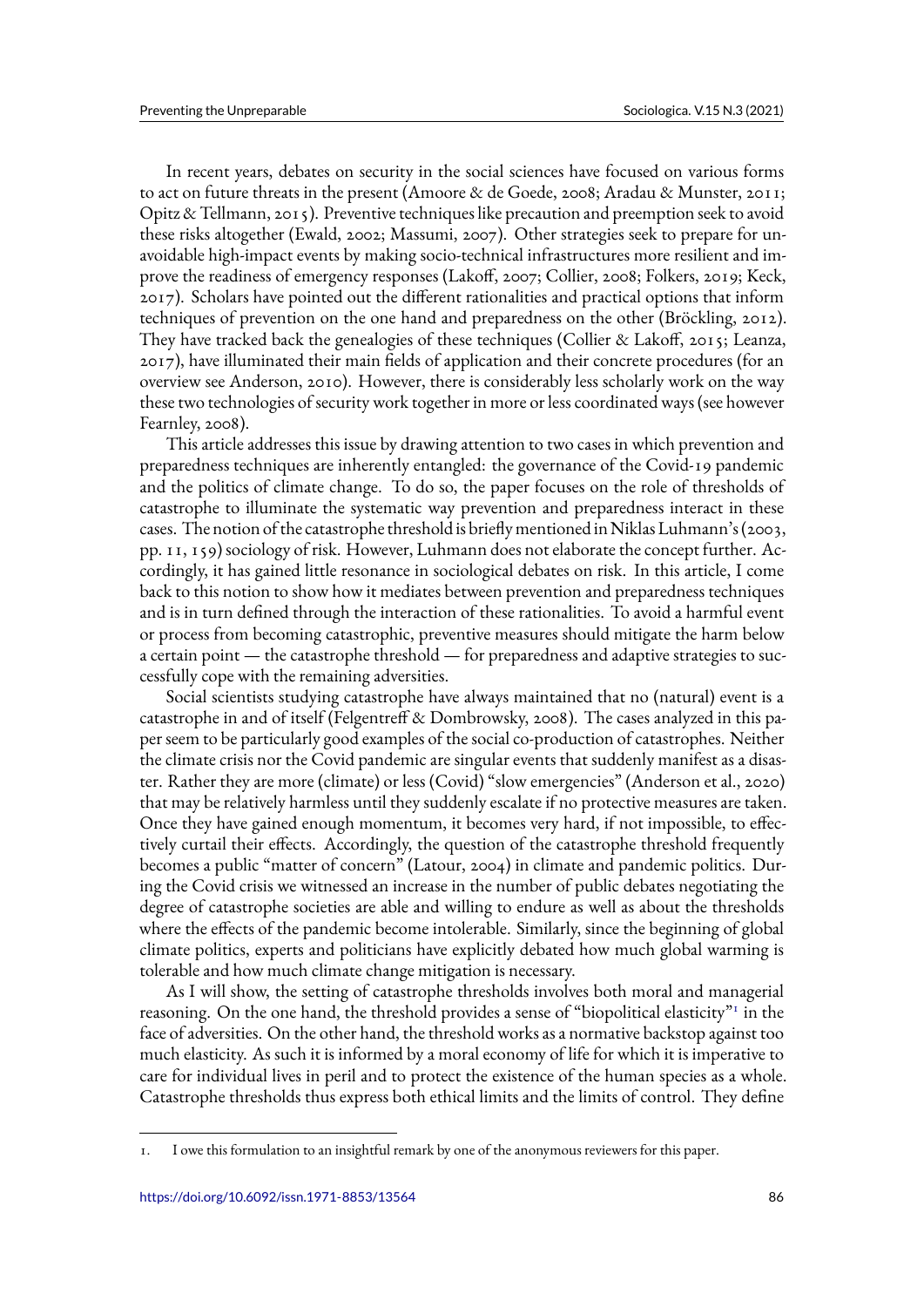the manageable as well as the morally bearable.

This paper will look at the negotiations of thresholds from a second order perspective. It is thus not my intention to evaluate the catastrophe thresholds but to analyze their social constitution and effects. However, by making explicit the rationality behind operative catastrophe thresholds, it becomes possible to criticize contemporary ways of apprehending and managing catastrophic situations: to illuminate their limits, gaps and blind spots. In this way, the paper contributes to recent calls to critically engage with the social uses and abuses of "disaster" (Hagen & Elliott, 2021). I will show how the current definitions of catastrophe provide a selective social framing that abstracts from situations below and above the threshold. It silences death and suffering below the threshold ranging from the ordinary Covid victim to the ecological stress that acceptable global heating induces. In addition, it fails to provide guidance in situations when the threshold is already breeched. According to some climate scientists, the amount of carbon stored in the atmosphere is already enough to exceed the threshold of the climate catastrophe. Accordingly, the combination of prevention (mitigation) and preparedness (adaptation) needs to be supplemented by techniques like carbon removal, ecological remediation and reparation. This implies a shift from the pre- to the re- in the contemporary politics of environmental security.

I will now first systematically introduce and distinguish between prevention and preparedness technologies by showing their historical emergence and the security dispositives they are embedded in (1). I will then show how prevention and preparedness interact in the governance of the Covid pandemic by drawing attention to the catastrophe threshold indicated by the now famous "flattening the curve" diagram (2). In the last section, I will argue that the 1.5 °C or resp. 2°C climate goal constitute a catastrophe threshold below which societies can prepare for the new normal of a hotter and more turbulent climate. In addition, I will discuss an alternative climate catastrophe threshold that suggests that we might have already crossed the threshold.

### **1 Prevention and Preparedness as Technologies of Security**

While some forms of preventive and preparative practices may be found throughout history, the emergence of preparedness and prevention as reflected security technologies is a rather recent phenomenon. Michel Serres (1995, p. 45) once remarked that the contemporaneity of discrete elements is an effect of the assemblage they belong to. In this way, preparedness and prevention are contemporary security technologies because they are part of a larger security dispositive: population biopolitics on the one hand and the biopolitics of "vital systems" (Collier & Lakoff, 2015) resp. the security dispositive of resilience (Folkers, 2018) on the other hand.

Population biopolitics slowly emerged out of the modern arts of government since the  $17^{th}$ century (Foucault, 2004). With the advent of the biological understanding of life (Foucault, 1966) and the figure of the population as the subject/object of governmentality (2004, pp. 77– 79), biopolitics came into being. Through a series of crisis events life became a political problem. The cholera epidemic in the  $19<sup>th</sup>$  century, for example, revealed the systematic patterns of how an infectious disease affects the population (Rabinow, 1995). Such insights depended on population statistics and the "avalanche of printed numbers" (Hacking, 1990, p. vii) birth and death statistics, numbers on employment and diseases — during the 19<sup>th</sup> century. Through the application of the calculus of probability, these numbers not only provided information about past events and the current state of the population, but also about its future. Actuaries started to use statistics in estimating the frequency and probability of risks and ways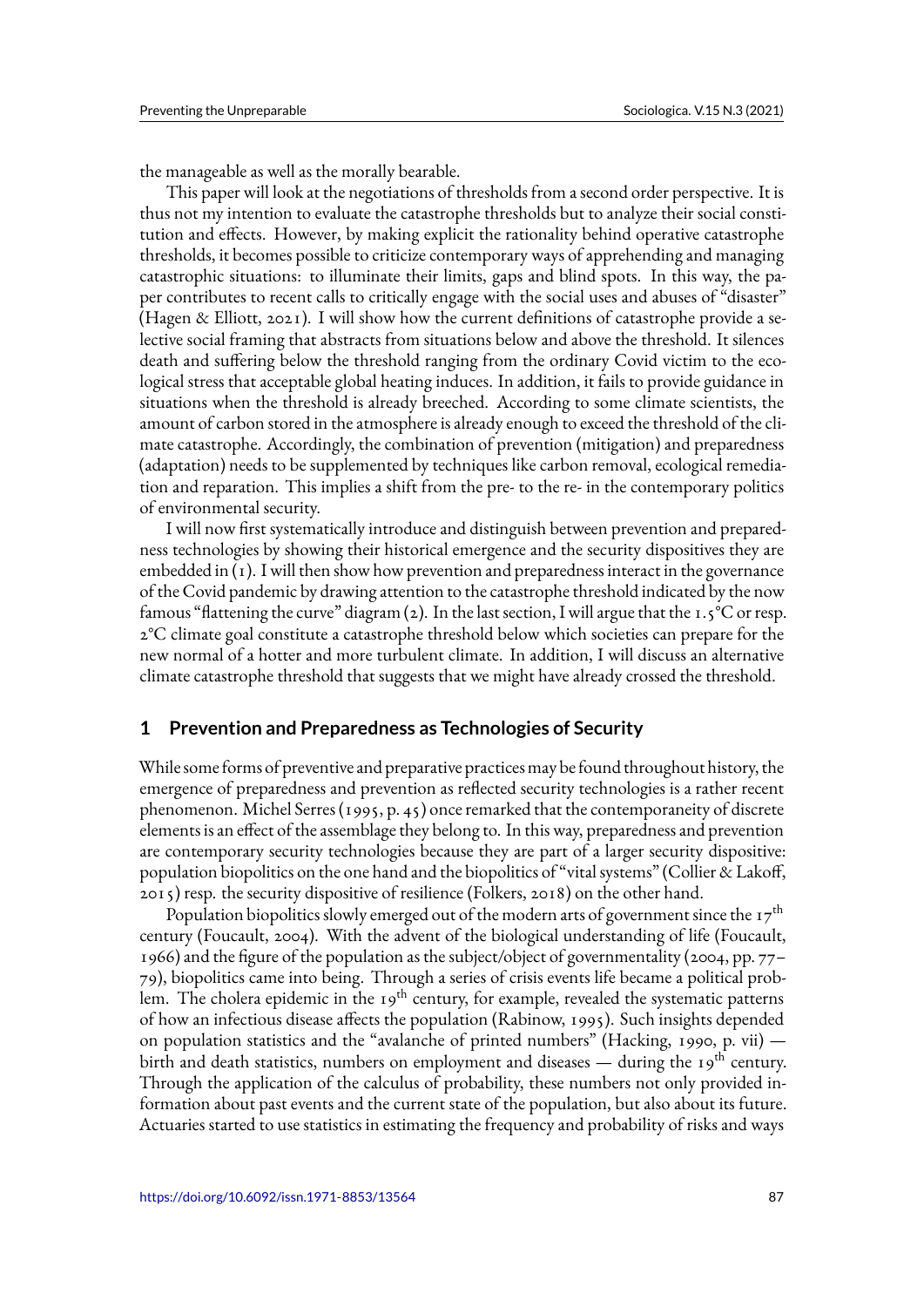to insure these risks (Ewald, 2020).<sup>2</sup>

Statistical knowledge constitutes the cognitive framework for biopolitical interventions aiming to ameliorate social hardship and improve public health. Many of these interventions were explicitly designed to work preventively. As Mathias Leanza (2017, pp. 95–214) has pointed out, the three main areas of biopolitical prevention in the 19<sup>th</sup> century were, *firstly*, modern regimes of welfare enacted by the providential state (Ewald, 2020) through the technology of social insurance. *Secondly*, various forms of eugenics tried to prevent what they believed to be degenerative tendencies within the population (Weingart et al., 1988). And, *thirdly*, public health measures ranging from vaccination campaigns to hygiene measures like the establishment and improvement of sanitary infrastructures started to systematically fight infectious diseases (Latour, 1984; Gandy, 2004; Sarasin et al., 2007).

The biopolitics of vital systems emerged at the beginning of the 20<sup>th</sup> century. The First and Second World Wars were defining crisis events that revealed emerging risks in complex technological societies. Military and economic experts started to recognize that both warfare and civilian life depend on a series of global resource and commodity flows (Folkers, 2019) as well as on what Stephen Collier and Andrew Lakoff (2015) call "vital systems" like traffic, water and electricity supply, government, and industrial production. The breakdown of these systems could severely harm the population whose life increasingly depended on infrastructural services for their survival (Folkers, 2017b). However, the systems are not only critical for the life of the population but also for the "life" of other systems. It turned out that these systems are so interdependent that weak points, disruptions, or bottlenecks in one place could quickly spread among the network of systems to create major damages.

With vital systems as new objects of security concern, new forms of knowledge emerged. Statistical knowledge is still important to assess the criticality of infrastructure, bottlenecks in logistical networks and the supply of vital materials. However, this knowledge is increasingly embedded in new forms of systems thinking that emerged since the end of the Second World War (Collier & Lakoff, 2015). The analysis of systemic vulnerabilities, is supposed to identify the impact of certain catastrophic events (from a nuclear missile strike to a flood) on interconnected systems by either geographically mapping a certain area (Collier & Lakoff, 2008) or by assessing how a disruption affects the temporal operations of vital business or government processes (Folkers, 2017a). The susceptibility of a system, and not just the probability of risks that might affect it, became the focus.

By abstracting from the source and focusing on the impact of a "generic" threat on the system, it became possible to plan for a variety of different disaster events like natural catastrophes, terrorist attacks or infrastructural breakdown with the same security techniques. Accordingly, the interventions of vital systems security focus less on preventing relatively rare but nevertheless severe and (seemingly) unavoidable events. Instead, the objective is to properly prepare for these events. This involves, on the one hand, structural provisions to increase the resilience of systems: reducing interdependencies and avoiding bottlenecks — a strategy that Collier and Lakoff (2008) call "distributed preparedness" — as well as establishing redundancies and stockpiles of critical materials (Folkers, 2019; Keck, 2017). On the other hand, preparedness encompasses organizational measures, like devising emergency response protocols and conducting regular emergency exercises (Ellebrecht et al., 2013).

<sup>2.</sup> Vital population statistics are of course still important for contemporary security dispositives as evidenced by the role of statistical numbers during the current Covid pandemic, though statistical knowledge is now increasingly supplemented by computer generated simulations (Opitz, 2017).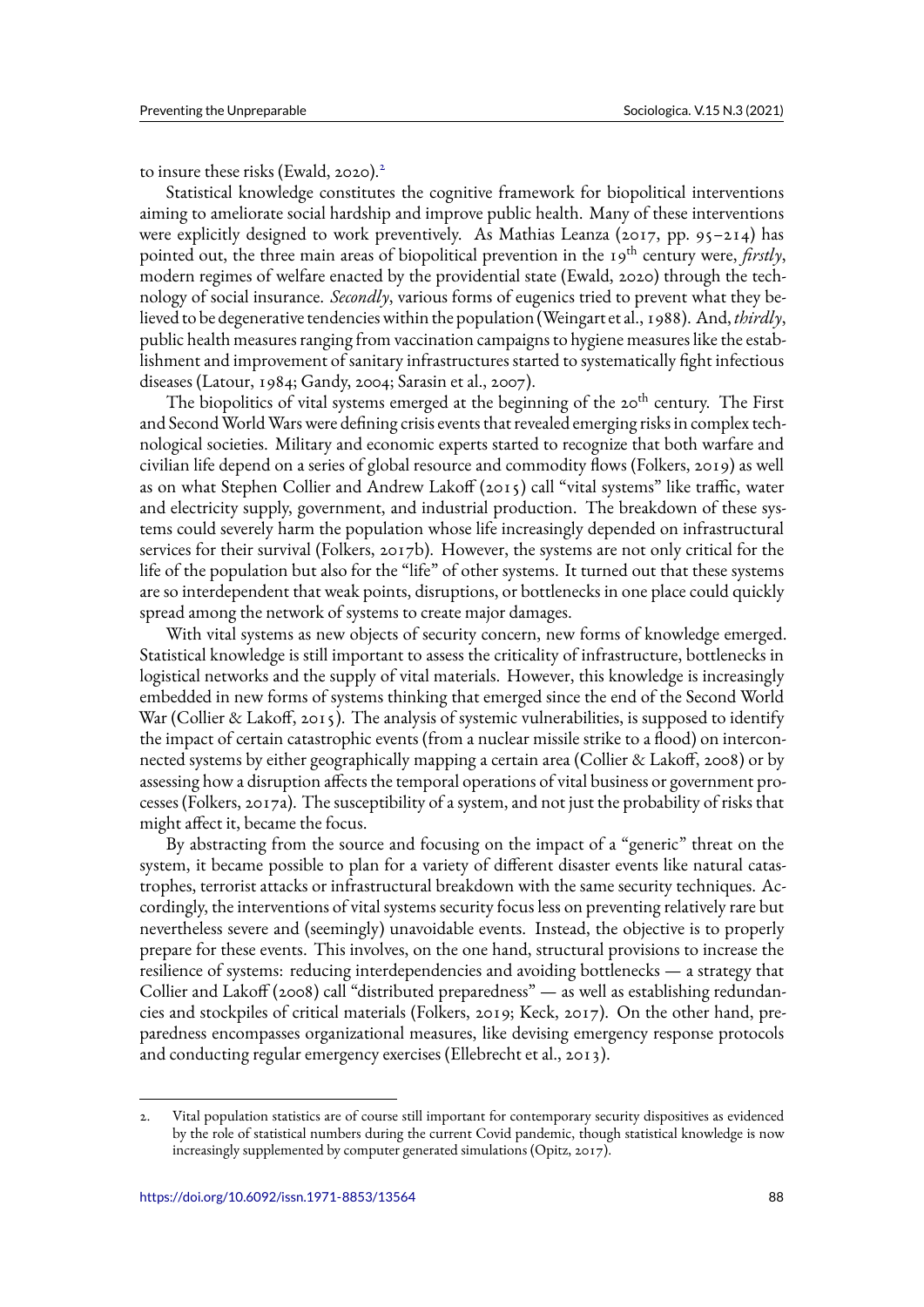There is no historical succession between the two security dispositives. Vital systems security has not simply superseded the biopolitics of the population. Rather, both can often simply operate in parallel since they focus on different kinds of events (statistically normal, regular vs. rare and catastrophic events) and have different objects of protection (population vs. vital systems). However, there are also cases where both preventive as well as preparedness technologies work together to govern complex emergencies. This is especially obvious in public health emergencies like a pandemic because it affects the population but — as biosecurity experts now frequently argue — can only be managed effectively by preparing the public health infrastructure for these events (Lakoff, 2008). In the next section I will turn to the Covid-19 pandemic to show how prevention and preparedness come to interact and how this produces a distinct threshold of catastrophe.

# **2 Flattening the Curve, Prepping the System**

With the beginning of the pandemic, the "flattening the curve" diagram became an almost ubiquitous tool to make sense of the challenges ahead.<sup>3</sup> The diagram shows two statistical curves, one bell shaped curve that stretches above, and another one that remains below a straight, sometimes dashed line. I will treat this diagram as a "diagram" in a Foucauldian sense: an "ideal form" (Foucault, 1995, p. 205) for the functioning of governmental technologies that allows a description of the complex and often contradictory efforts to manage the pandemic in a coherent way. Although the "flattening the curve" diagram is just an abstract sketch, and of course not the only rationale during the pandemic, it still displays a crucial tendency that informed the governing of the pandemic: Namely that the countries in the North-Atlantic world have only tried to flatten the pandemic curve below a certain threshold and never pursued a "zero-covid" strategy.<sup>4</sup>

## **2.1 How Prevention and Preparedness Interact**

What makes the diagram so particularly revealing for the purpose of this paper is that it allows the interaction between prevention and preparedness, and between population biopolitics and the biopolitics of vital systems to be illuminated. This interaction is partly hidden by the fact that the slogan "flattening the curve" focuses attention on the infection rates within the population and thus on the many preventive measures to mitigate the spread of the disease we all know all too well: social distancing and quarantine for the infected, masks and hygiene, lockdowns of public life and remote work etc. However, the straight line in the diagram representing the health care capacity, and thus the state of preparedness of vital systems, is no less relevant for understanding the "flattening the curve" logic. The health care capacity functions as a yard stick or a limbo bar for the belly of the population. It thus allows for an indication of a threshold of catastrophe. The threshold is reached when the infection dynamic exceeds the health care

<sup>3.</sup> The wording "flattening the curve" was introduced in an article of *The Economist* (2020) that picked up and slightly modified a graphic published in a report by the US Centers for Disease Control and Prevention (CDC, 2007, p. 18).

<sup>4.</sup> Since the article focuses on the conceptual implication of the "flattening the curve" rationality, and considering that all readers of the paper will have been exposed to endless reports on the pandemic in recent years, I will restrict reference to empirical evidence to the footnotes. I will focus on the developments in Germany. However, I assume that, because of the prominence of the "flattening the curve" rationality, similar patterns can be found in other countries, too.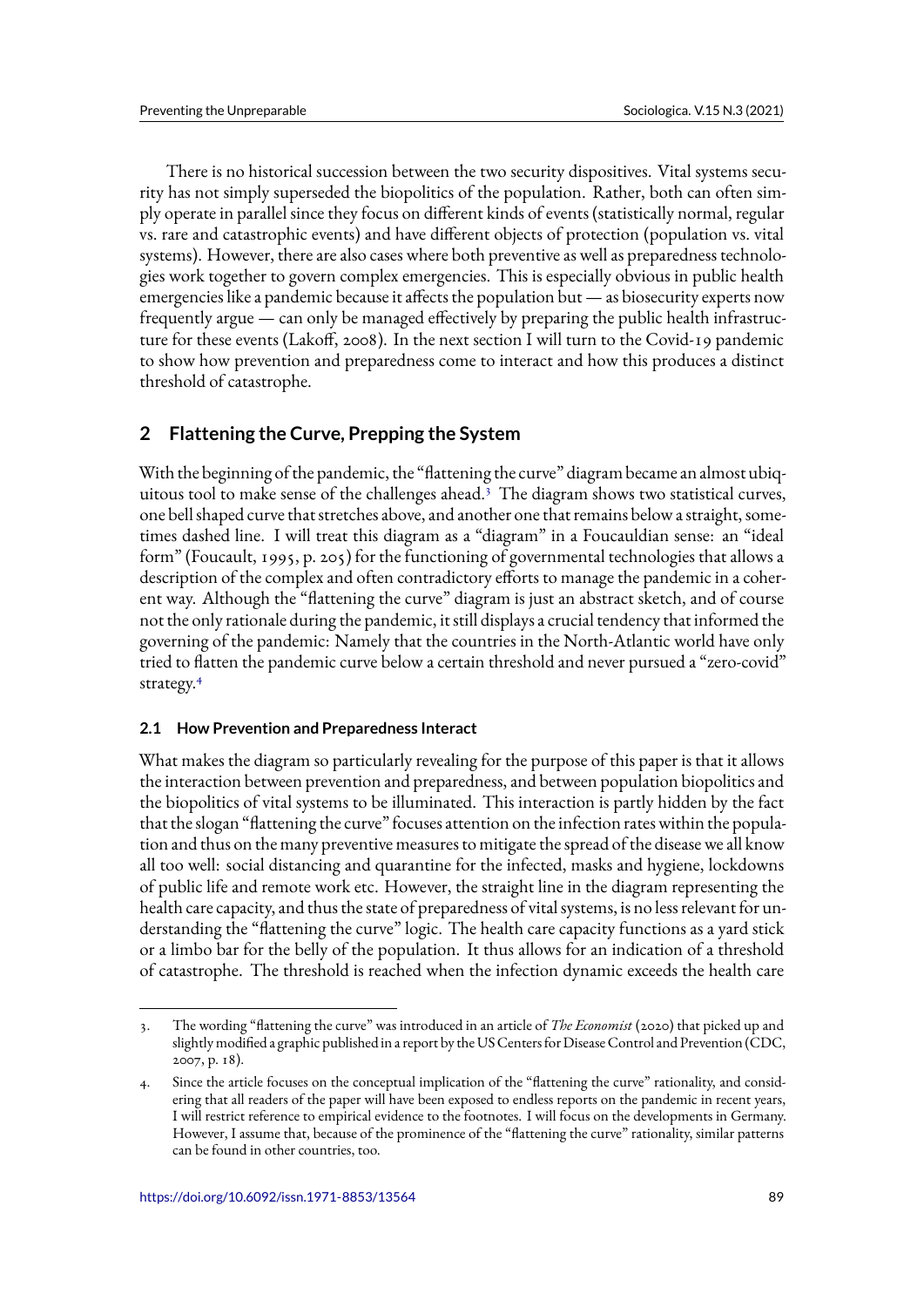capacities. This in fact means that the protection of the health care system becomes a priority in the government of the pandemic. $5$  The diagram thus represents both population biopolitics and the biopolitics of vital systems in a single frame.

But what are the interdependencies between preventive techniques of population biopolitics and the relative (un)preparedness of vital systems the diagram indicates? What happens when the curve exceeds the line? And why is this catastrophic? A first set of interactions concerns the ability of public health authorities to surveil, track and control the infections dynamic within the population. For example, the test capacities often reached their limit with rising infections making it difficult to identify and to isolate infected people as well as to get a clear picture of the general situation (Hackenbach, 2020; Ärzteblatt, 2020). Similarly, scientists, public health officials and politicians argued that infection rates need to be kept below the point where the public health authorities can trace the contacts of infected persons to disrupt the chains of infection and thus prevent the further spread of the pandemic. Without the surveillance infrastructure of public health authorities there is a risk of losing control of the pandemic which could result — as simulations suggest (Scarselli et al.,  $2021$ ) — in a steep growth in infections.<sup>6</sup> The capacities of vital systems become a parameter in the modelling of infection dynamics within the population and for implementing restrictions to curb infections. These two examples show that population control directly depends on vital systems. Without the knowledge infrastructures of public health there could not even be population numbers: there is no curve without the line.

The central reason why the intersection between the line and the curve marks the threshold of catastrophe is because it signals the point when the capacity to effectively treat patients that severely suffer from Covid-19 runs critically short.<sup>7</sup> Patients' lives directly depend on health infrastructure, on the availability of intensive care units, ventilators, and of course trained personal. The health system has to cope with a problem quite common to public infrastructures. It has to deal with an unexpectedly high "load". However, in contrast to, say, a traffic system, congestion in the health system does not just mean that a few people get to work late, but that they, in the worst case, die because they have to wait for a ventilator to become available again. This means that beyond the catastrophe threshold health care systems become overloaded, which will eventually also lead to higher mortality rates at the level of the population.

The many bottlenecks in the public health system that contributed to extreme stress on health care system capacity thus revealed the relative levels of unpreparedness for the pandemic in many countries (for the German case see Mezes, & Opitz, 2020). Hospitals did not have

<sup>5.</sup> At the beginning of the pandemic, the German Chancellor Angela Merkel stressed this when she said: "Our approach must be based on the consideration that we do not overload our health system […]. The advice and the recommendations on how to proceed are always based on the question of how we ensure that our health system is not overloaded during the time we have to deal with the virus." (2020b, author's translation)

<sup>6.</sup> In October 2020, with infection rates surging in Germany, Angela Merkel referred to the limits of contract tracing as a central rationale for implementing lockdown measures. "The most important tool — I talked about this many times — to contain a pandemic is to track the contacts of every infected person. But precisely this most important instrument is no longer available in many places because the health authorities have reached the limit of what they can track. This means […] that the chains of infection can no longer be broken and that we have lost the control over the spread of the virus. This needs to change. […] And this means that the curve needs to be flattened to restore traceability […]. As you know, the threshold we have set for this is at around 50 new infections per 100,000 in seven days" (2020a, author's translation). It, however, took several months until Germany reached the proposed traceability threshold again.

<sup>7.</sup> Merkel stressed that this is precisely the situation to be avoided during the pandemic: "The standard remains that the infection dynamics must remain so moderate that our healthcare system can provide the best possible treatment for every infected person" (2020c, author's translation).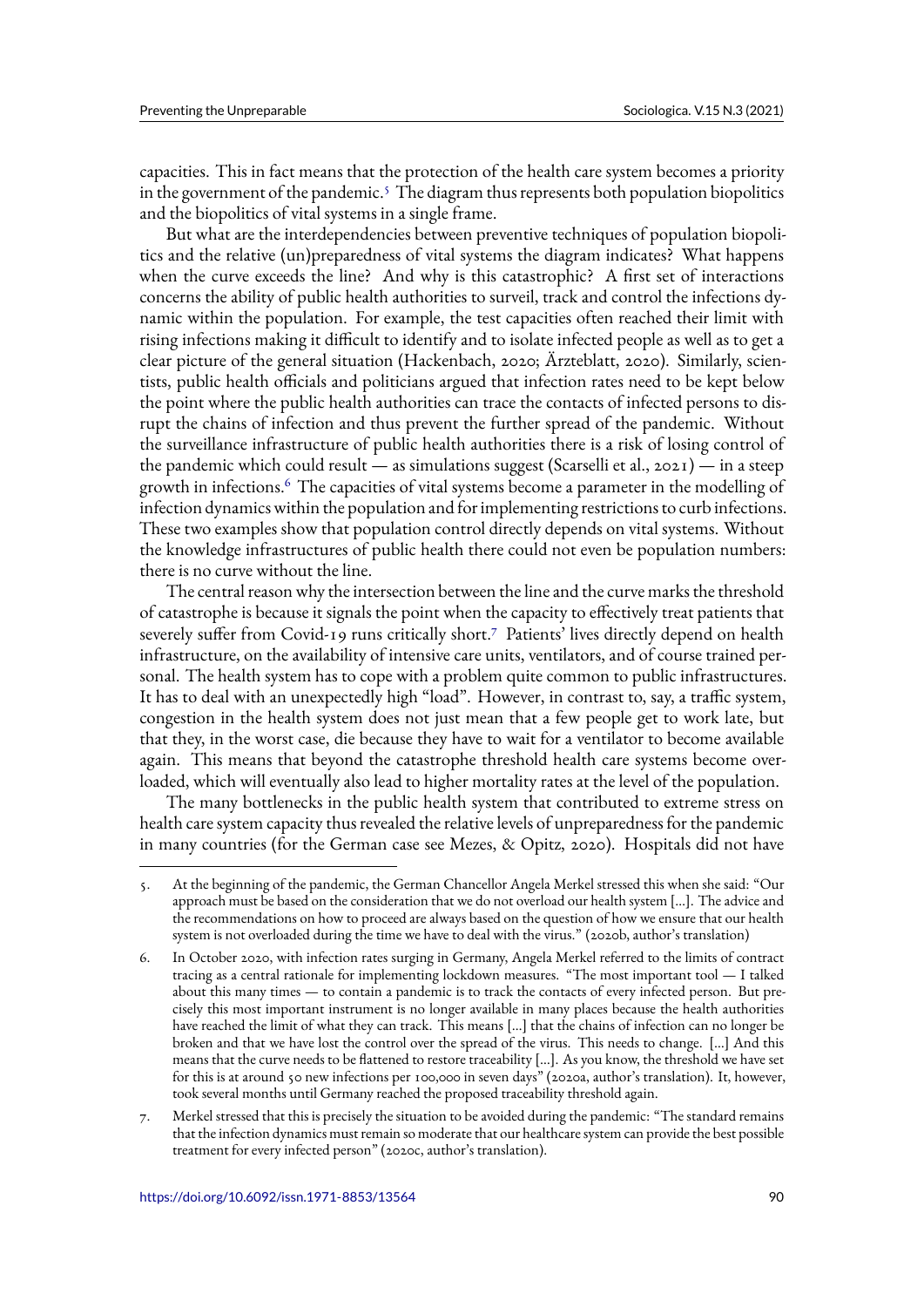enough equipment to treat Covid patients effectively. More importantly, professional health care workers, especially nurses trained in intensive care, proved to be the central bottleneck within the health care system. In many countries it turned out that the health care system was not robust enough to withstand the shock of the Covid pandemic because decades of austerity politics and commercial accounting procedures had increased the "efficiency" of the health care sector at the expense of its resilience. The public health crisis thus aggravated a latent care crisis. Big governmental biosecurity preparedness strategies could not compensate for the structural brittleness of the health care sector because, while they sometimes did prepare for a pandemic they were not prepared for this particular pandemic as Andrew Lakoff (2020) has shown with regard to the US Strategic National Stockpile.

## **2.2 The Moral Constitution of the Threshold**

A threshold of catastrophe does, however, involve more than a quantitative measure resulting from the interaction of two security rationalities. It also has a moral dimension. Luhmann (2003, pp. 11, 159) even suggests that in situations near the catastrophe threshold, quantitative risk assessments lose their persuasiveness. But what is the moral problem here? People dying is always a social tragedy. However, after more than 200 years of population statistics societies have learned to regard mortality as a normal and normalized phenomenon of a population. Emile Durkheim (2014, pp. 85–107) famously argued that within a certain range high statistical rates of adversity have an immunizing effect on society because they help to cool down moral sentiments and prevent overly strict normative regimes that are detrimental to the "normalcy" of society or, respectively, the "health" of the social organism. During the pandemic a similar pattern became visible. Covid-related deaths came to be seen as a regretful but utterly expectable outcome of rising infections that in themselves hardly caused much moral outrage on a politically significant level.<sup>8</sup> Soon after the first lockdown, calls for a "return to normalcy" became louder and more frequent, even though such a return to normalcy implied a normalization of high infection and death rates rather than a simple return to the *status quo ante*. Experts from all walks of social life started to problematize the "risks" of pandemic risk prevention: risks of economic losses, risks for civil liberties, risking the education of the youth etc.<sup>9</sup> In this view, the comprehensive "immunization" of the *population* against the pandemic would have auto-immune effects on *society*. However, the catastrophe threshold also works as a normative backstop against the functionalism of social systems and their spokespersons. Informed by a certain moral economy of life, it defines limits to the biopolitical elasticity of pandemic management.

A hitherto little-known medical procedure became the scenery for this moral economy to crystalize. In some of the most tragic moments during the pandemic, health care system overload made explicit medical decisions necessary about which patients to treat at all. The name for the medical technique supporting such decisions is triage. Triage is a cognitive strategy to deal with a moral dilemma: too many patients for too few health care workers. Triage emerged in the context of military medicine in the  $19^{th}$  century and is a common practice in catastrophe medicine (Ellebrecht, 2009; Redfield, 2008). Here, triage mostly seeks to identify the patients that — for example after a major traffic incident — need priority treatment to counteract the

<sup>8.</sup> In the runup to the 2021 German federal election, no relevant political party tried to elevate the Covid-related deaths to a central election campaign issue.

<sup>9.</sup> Mezes & Opitz (2020) discuss joint scenarios by public health experts and economists that sought to identify strategies to limit the pandemic as well as the economic repercussion of lockdowns.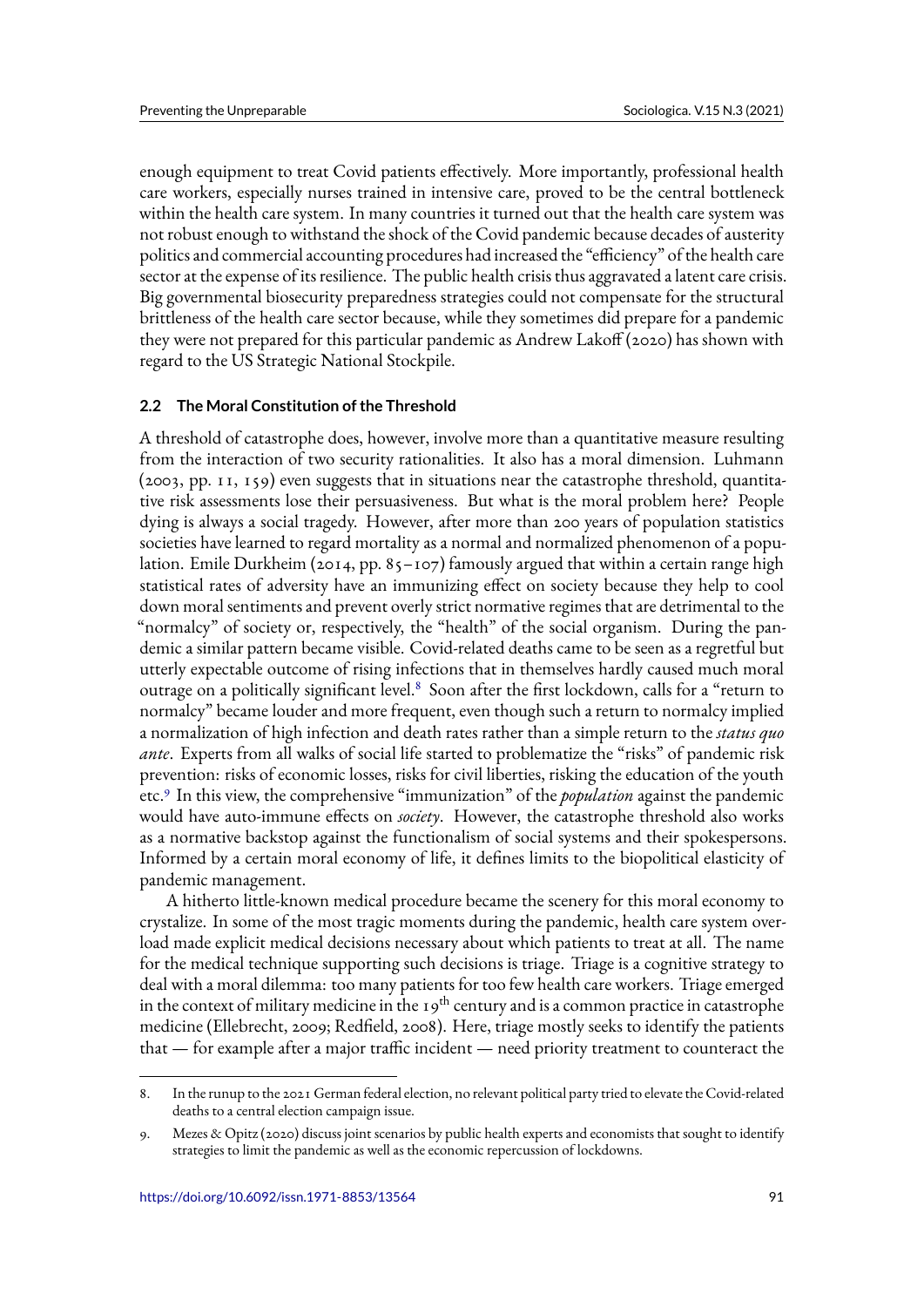intuitive tendency of first responders to focus their attention on people who just happen to scream the loudest. In the course of the pandemic, triage should thus help to identify patients with the highest probability to benefit from treatment and to distinguish them from those that were likely to die anyway. However, most public debates did not perceive and discuss triage as a necessary response to a moral dilemma but as a moral catastrophe in and of itself. This problematizations manifest a latent moral economy of life where the problem is not that people die *per se*, but that death could be directly attributed to conscious decisions. This attribution establishes a nexus between life and decision that forecloses the possibility to normalize death as a merely regrettable casualty of the pandemic. This explains why the overload of health care capacity also indicates a moral catastrophe threshold. It marks the point where normal death increasingly becomes decisioned dying.<sup>10</sup>

The widespread moral sentiment according to which it can never be justified to choose who will have to die stems from a normative order that Didier Fassin (2012, p. 249) describes as "biolegitimacy". According to this order, human life is the highest moral good. As such, life is incommensurable. Not even other lives can outweigh a human life. Biolegitimacy thus focuses on individual life and not so much on the general well-being of the population like traditional population biopolitics at least until the first half of the 20<sup>th</sup> century. Hannah Arendt (1958) associates this idea of life as the highest moral good with Christianity. However, for centuries, and in fact until this day, people in Christian dominated countries saw no moral problem in sacrificing life for the greater good. Only after the Second World War did the idea of life as the highest value gain traction and so became associated with concrete humanitarian practices (Fassin, 2012) even though it is of course, like many other values in contemporary societies, frequently violated.

Fassin and others have illuminated the importance of this moral order for humanitarian practices and international organizations like Doctors Without Borders (Redfield, 2013). However, they have also emphasized the "normative paradoxes" (Honneth & Sutterlüty, 2011) that go along with it. Fassin identifies an ideological function of "humanitarian reason" when he argues that the idea that all human lives are of highest moral value suggests a state of equality that conceals the actual inequalities in highly stratified capitalist societies:

Humanitarian reason, by instituting the equivalence of lives […] allows us to continue believing — contrary to the daily evidence of the realities that we encounter — in this concept of humanity which presupposes that all human beings are of equal value […]. Thus, humanitarian government has a salutary power for us because by saving lives, it saves something of our idea of ourselves (2012, p. 252)

Arguably, the popularity of government restrictions, especially in the beginning of the pandemic, $<sup>11</sup>$  stems from their live-saving, humanitarian appeal that provided a sense of social be-</sup> longing and equality absent in normal times. Of course, it quickly turned out that the poor and people of color were disproportionally affected by the pandemic.<sup>12</sup> The specific catastrophe threshold suggested by the "flattening the curve" rationality — the intersection of prevention, preparedness and biolegitimacy — does not take into account the way social inequality

<sup>10.</sup> With the availability of vaccines for the populations in rich countries, the relation between life and death becomes more individualized, since — apart from a few regrettable cases — dying from Covid comes to be regarded as an individual decision.

<sup>11.</sup> For the popularity of the measures in Germany see Juhl et al., 2020.

<sup>12.</sup> For the relation between social inequality and vulnerability to the pandemic in Germany see Butterwegge, 2021.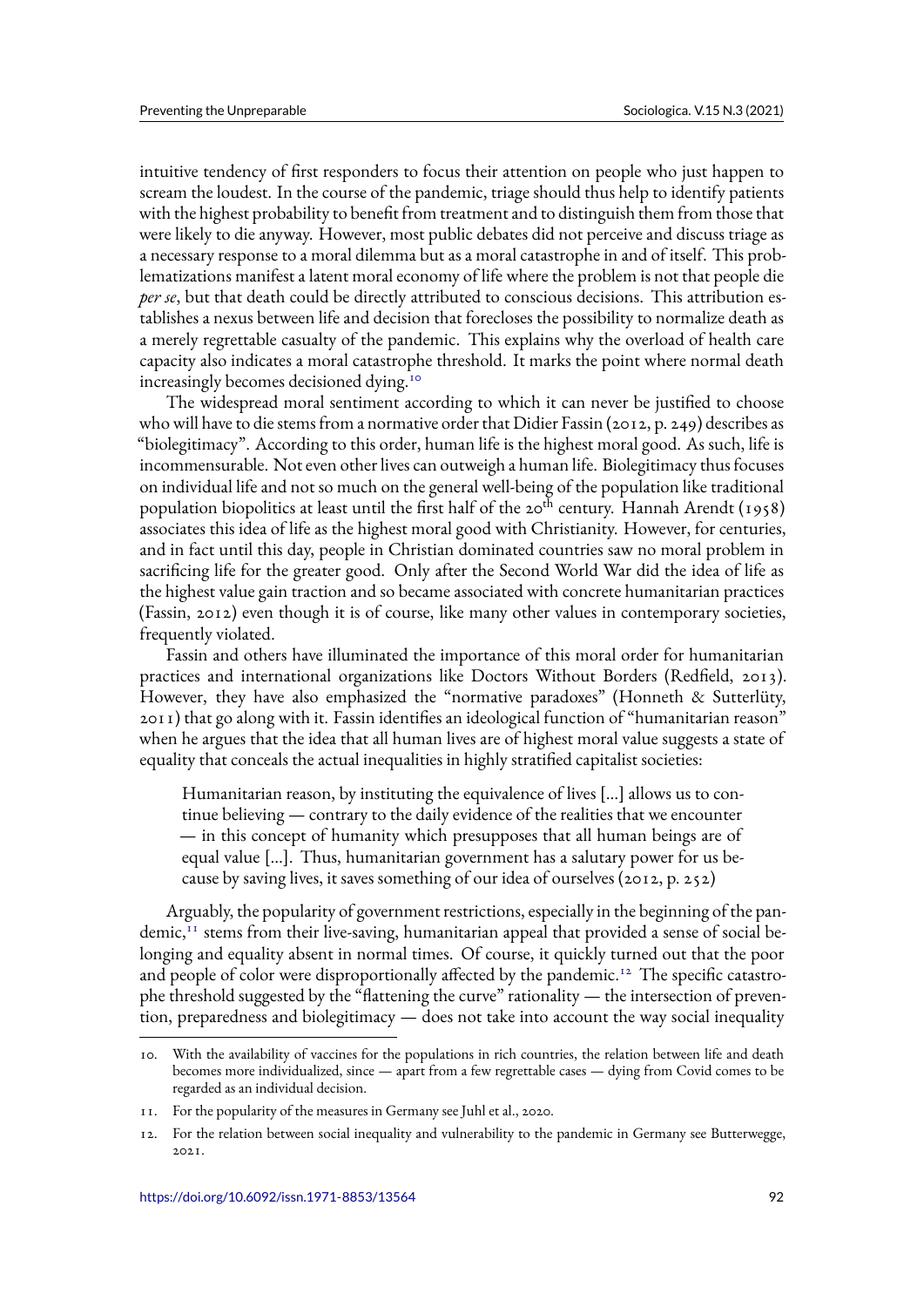translates into different chances of survival. In addition, it normalizes deaths and severe illness caused by rising infections below the threshold. From this perspective it seems that the management of the pandemic was less about avoiding preventable deaths than it was about avoiding unpreparedness for illnesses, not just about protecting the population against the disease but about protecting the health care system against too many patients. Even though they were always at the center of attention, the preventive measures against the spread of the disease actually functioned as a supplement for vital systems security. The role of prevention became to make events preparable.

# **3 Temperature Thresholds, Tipping Points, and the Capacity of the Earth System**

In the international climate regime prevention and preparedness go under the rubrics of climate change mitigation and adaption. Mitigation is about curbing greenhouse gas (GHG) emissions to stop global heating. Adaptation should prepare society for the threats that accompany global heating like rising temperatures and sea-levels as well as to extreme weather events, wildfires and draughts etc. As in the Covid-pandemic public attention still focuses on prevention, or, resp. on climate mitigation. Prevention has a slightly different connotation in climate politics because it does not respond to risks inherent in the dynamics of human populations but to environmental risks. Climate change is not a normal risk but an exceptional process in the conjoint history of human populations and the planet. Thus, preventive climate action follows a different historical variant of prevention: the precautionary principle.

The precautionary principle first emerged in German environmental law (Boehmer-Christiansen, 1994), namely in the *Bundesimmissionsschutzgesetz* or "clean air act" from 1974. The German name for the principle, "Vorsorgeprinzip", resonates with other forms of "Vorsorge" (provision or precaution) in German welfare politics (Folkers, 2020). However, its target was no longer "the population", "the economy" or socio-technical infrastructures, but "the environment" (Bond, 2018; Warde et al., 2018) as it emerged as an object of government in the 1970s. Precaution demands the avoidance of irreversible damages to the environment even when scientific certainty concerning potential threats is lacking. From German environmental law it quickly spread to global environmental politics (Folkers, 2018, pp. 263–272). In the 1980s it entered into international treaties for the protection of the North Sea and the ozone layer (UBA, 2001, p. 15). In the 1990s it became an important rationality in the framework convention on climate change (UNFCC).<sup>13</sup>

As it became clear that climate change was already happening, adaptation became an ever more important part of the international climate regime. Although climate change adaptation was already mentioned in the UNFCC agreement of 1992, it took quite some time until adaptation and climate risk preparedness were established as significant pillars in national and international climate politics. Only after the IPCC report of 2007 included a chapter on climate risks and adaptive strategies, climate adaptation gained more prominence (IPCC, 2007). The fact that it took 15 years since the ratification of the UNFCC to widely acknowledge the need for increased adaptation measures is certainly due to widespread concern that stressing

<sup>13.</sup> However, in the UNFCC, precaution should go along with cost-benefit assessments (Gupta, 2014, p. 66). This undermines the intention of the principle to avert catastrophic risks at all cost. As I will show below, economic cost-benefit calculations as well as precautionary reasoning still play a major role in setting climate thresholds.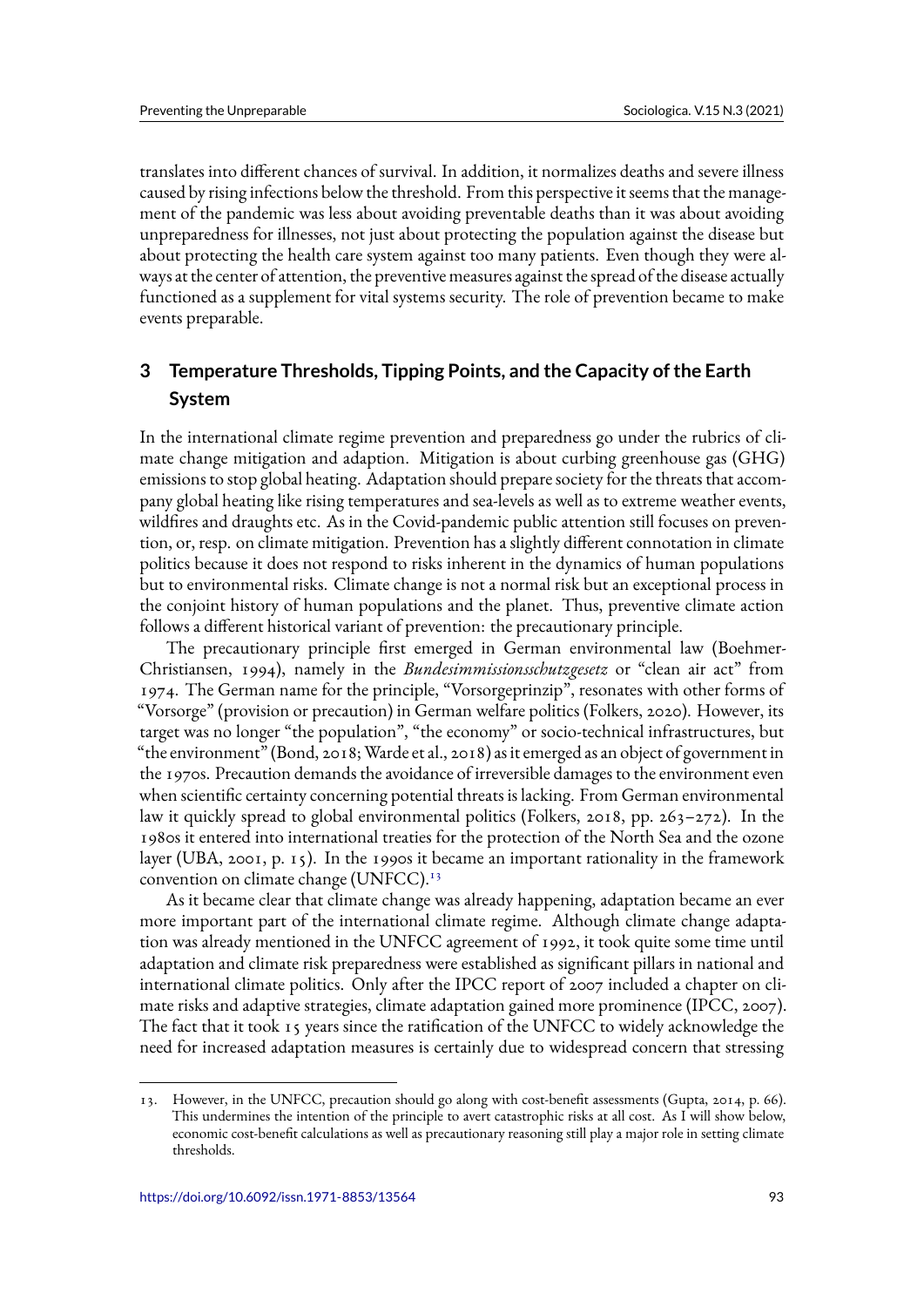adaptation diverts attention from the pressing need to curb emissions. The promotion of adaptation efforts usually comes with the assurance that climate risk preparedness is no substitute but only a necessary supplement to climate change mitigation (German Federal Government, 2008). Earth system scientist Hans-Joachim Schellnhuber describes the division of labor between mitigation and adaption as being about "avoiding the uncontrollable and controlling the unavoidable" (quoted in UBA, 2008, p. 13, author's translation). This implies that at a certain point climate change becomes too catastrophic to adapt to, or rather becomes catastrophic precisely because societies can no longer properly adapt to it. Again, it seems that preparedness and prevention both enact and are mediated by a threshold of catastrophe. But what is this threshold, how is it identified and accounted for?

#### **3.1 Setting the Temperature Threshold**

Already during the first waves of the Covid pandemic, climate scientists and activists started to circulate a diagram that applied the "flatten the curve" imaginary to climate change. The "flatten the climate curve" diagram also depicts two curves, a steep business as usual curve of GHG emissions and a flattened curve as a result of climate protective measures. And it also depicts a dashed line indicating the need to flatten the curve. There is no consistent designation for the dashed line. Sometimes it is called earth system capacity, in close parallel to the original "flattening the curve" diagram, while sometimes it just stands for a concrete climate target like 2°C or simply "Paris Agreement". Defining the climate catastrophe through a temperature threshold usually set around 2°C warming is certainly the most prominent and common expression of climate goals. The 2°C goal figures prominently in international climate agreements since the 2009 Conference of the Parties (COP) in Copenhagen and is reinforced by the 2015 Paris Agreement that promised to keep temperatures "well below" this threshold.<sup>14</sup>

The history of the 2° target goes back to the earliest climate sensitivity studies. Climate scientists estimated that a doubling of CO2 concentrations in the atmosphere since industrialization would result in 2°C warming of global mean temperatures (Randalls, 2010, pp. 598 *ff.*). In the 1970s, US economist William Nordhaus picked this up as the baseline for one of his famous economic climate scenarios. However, Nordhaus dismissed the 2°C as an objective for climate politics arguing that the costs of achieving it cannot outweigh its benefits (Randalls, 2010, p. 599). Nordhaus is one of the most famous representatives of the breed of climate economists trying to identify the most cost-efficient climate politics. These economists don't restrict themselves to estimating the most efficient means to a given political end. By assessing the ratio between the economic cost of climate mitigation and the costs for climate change damages they want to figure the best ends, the most desirable climate goals. Cost-benefit calculations are still immensely important in climate change politics — even among advocates for ambitious climate goals. As Randalls points out, "defining the threshold in the damage function when costs rise rapidly could be a useful proxy for excessive anthropogenic interference" (2010, p. 601). Within the cost-benefit analysis tradition the disaster threshold becomes the point where climate risk preparedness measures and the cost of climate damages become too costly to be tolerable (Weitzman, 2009). Additional costs must therefore be accepted as an insurance premium against catastrophic climate change (Edenhofer et al., 2011).

<sup>14.</sup> Article 2 of the Agreement states the commitment to hold "the increase in the global average temperature to well below 2°C above pre-industrial levels and to peruse efforts to limit the temperature increase to 1.5°C above pre industrial levels, recognizing that this would significantly reduce the risks and impacts of climate change." (United Nations, 2015, p. 22).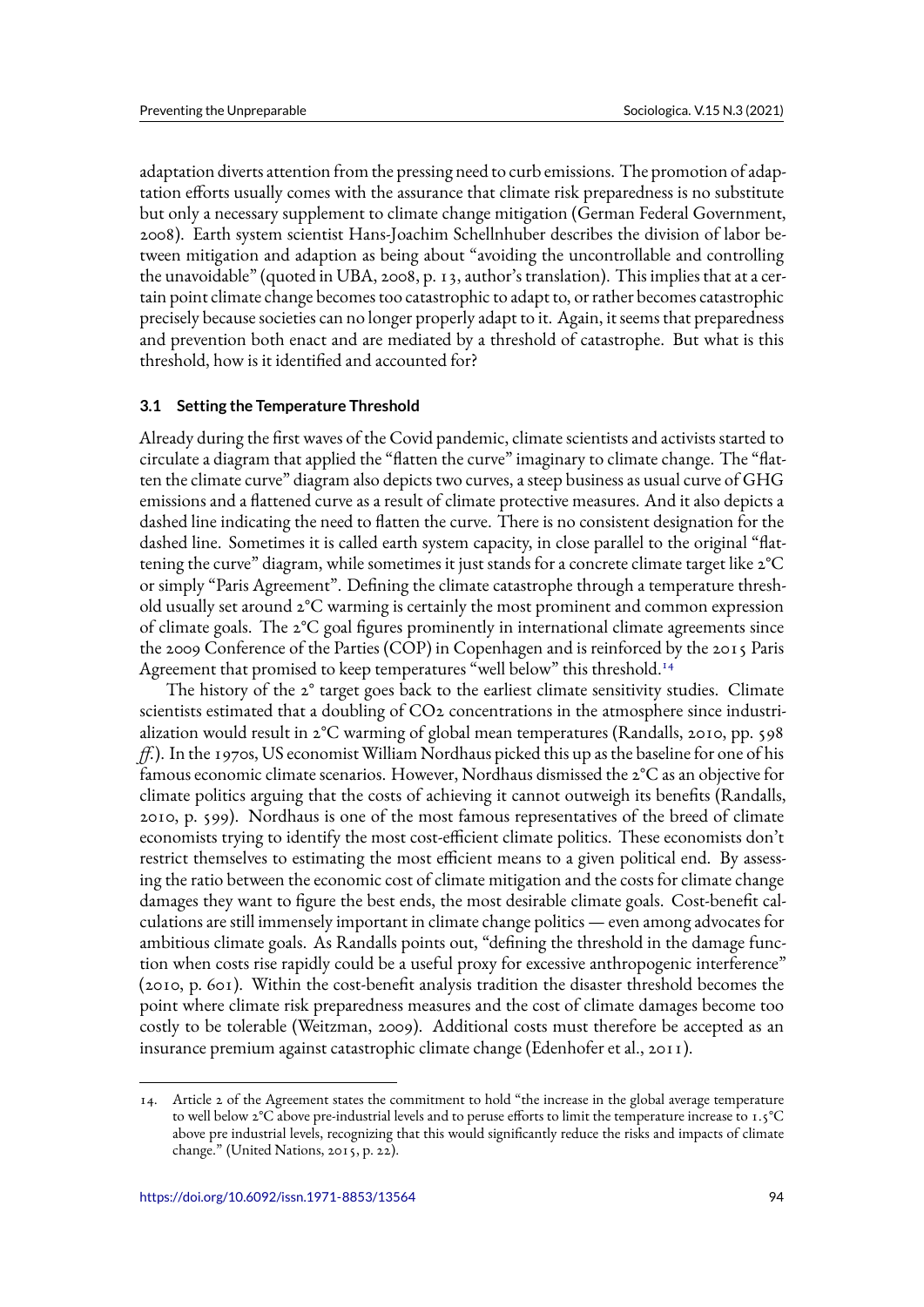However, as we have seen with regard to the Covid pandemic, a threshold of catastrophe is never just the outcome of economic calculations and utilitarian considerations. The climate threshold does not just provide wiggle room for economically desirable pollution but also seeks to establish a biopolitical backstop to avoid both the unpreparable and the morally unbearable. In fact, the prominence of the 2°C goal increased with the growing awareness of the existential risks for life on this planet due to climate change. Through a series of studies and expert reports in the 2000s, it became more tangible what "dangerous climate change" that the UN-FCC declared it wanted to avoid since the 1990s actually means: rising sea levels that could devour whole cities, droughts that threaten food and water security, wildfires, extreme weather ranging from heatwaves to extreme rainfalls and tropical storms, the accelerated extinction of species. The third official IPCC report in 2001, first presented the so-called "burning embers" diagram that showed that the risks of catastrophic climate change grow rapidly with global warming above  $2^{\circ}C$  (IPCC, 2001). At the same time, new paleoclimatic data suggesting that "recent" geological history never witnessed a warming of more than 1.3°C provided additional support for the 2°C as an unnegotiable catastrophe threshold. Scientists argued that even if one assumed that technologically advanced societies can prepare for slightly more warming, this would still render  $2^{\circ}C$  the upper limit for adaptable global heating (Tol, 2007, p. 426). Warming above 2°C would not only accelerate costs, it would threaten the very survival of mankind as we know it. Climate change politics could thus be framed as a biopolitics of survival which cannot solely rely on cost-benefit calculations but needs to resort to moral reasoning to avoid morally intolerable outcomes.

During the last decade, a third rationality which introduces a new biopolitical entity (planetary life-support systems) as well as a redefinition of the catastrophe threshold as a planetary tipping point (Lenton et al., 2008; Horn, 2021) gained more and more attention in climate politics. The notion of the tipping point emerged in the context of the reconceptualization of climate science through the Earth System paradigm (Schellnhuber, 1999). Earth System scientists no longer regard climate change just as a linear relation between rising atmospheric GHG concentrations and increased radiative forcing but as a complex ensemble of highly interdependent ecosystems and biogeochemical cycles (Dahan, 2010). Usually, the interactions between earth system elements have a self-regulating effect. However, like in every complex system, if these fine-tuned regularities get disturbed too much the self-regulating features can flip and negative (absorbing) becomes positive (amplifying) feedback (Clark, 2010). This flip happens at tipping points which scientists unsurprisingly assume to be at around 2°C warming (Knopf et al., 2012, p. 134). Tipping points are associated with so-called tipping elements like the ice sheet in polar regions, boreal and rainforests, and permafrost soils (Lenton et al., 2008). These elements usually dampen the effect of climate change by reflecting solar radiation and working as a carbon sink. But when they are damaged by climate change too much their regulating effect starts to reinforce global heating. The ice sheets can reflect less and less solar radiation which results in higher temperatures that again lets the ice sheets disappear. When forests lose their ecological integrity, especially through wildfires, they no longer act as sinks but become sources of CO2 emissions. And the thawing of permafrost soils releases methane stored there for centuries. Beyond these tipping points, climate change will not just be cumulative, linear and slow but become abrupt, non-linear and fast.

There are several reasons why these dynamics are catastrophic. First, climate change would become self-sustaining. So even if societies would stop emitting any greenhouse gases, they couldn't stop temperatures from rising. Secondly, the changes would occur too swiftly to adapt. Climate risk preparedness measures demand fundamental changes to the human-built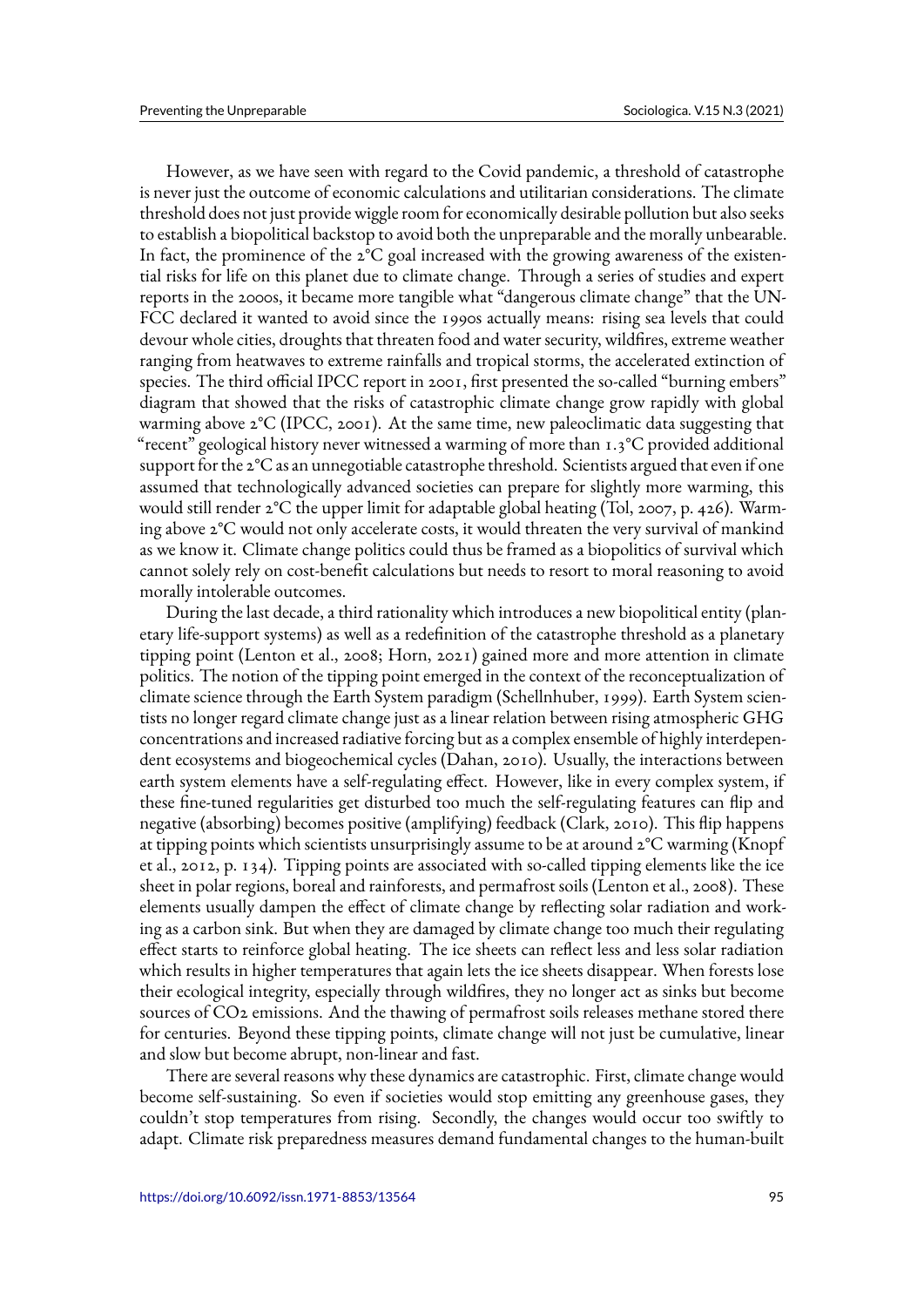world (climate resilient infrastructures and cities for example) which usually takes decades. The pace of climate change could thus overburden adaptive capacities. And, finally, in the worst case, global changes might become so severe that the planetary "safe operating space for humanity" (Rockström et al., 2009) shrinks further putting human life in tremendous peril. Similar to the Covid pandemic, the catastrophe threshold is defined in relation to the capacity of vital systems, in this case the planetary "life-support systems" (Young & Steffen, 2009) that make human life on earth possible. Humanity as a whole appears to be as dependent on external systems for survival (balanced temperatures, breathable air etc.) as Covid patients in intensive care units connected to ventilators. The decisive difference is of course that planetary life support systems, though influenced and disturbed by social action, are never fully under social control. The limits to adaptability that define the catastrophe threshold turn out to be the limits of the resilience of ecological and not just social systems.

#### **3.2 Above the Threshold**

The question whether 2°C is an appropriate indication of catastrophic climate change (exploding costs, unpreparable and life-threatening climate risks, crumbling life-support systems) is of course still contested. Some climate economists still regard the  $2^{\circ}C$  goals as too costly, empirically unfounded and overly normative (Tol, 2007). For other climate scientists, activists, and affected parties it is not ambitious enough. Accordingly, during the negotiation for the Paris Agreement there was much disagreement concerning the appropriate climate target. Whereas the old industrialized countries prefer the 2°C goal, the Alliance of Small Island States (ASIOS) insisted to include the 1.5°C as a more ambitious goal in the treaty (Ourbak & Magnan, 2018). For them, the difference between 1.5 and  $2^{\circ}C$  is the difference between survival and their islands drowning in the ocean. And even a warming below 1.5° threatens the existence of myriad animal and plant species, and causes enormous human suffering as evidenced by the devastations climate change has already caused at a warming level of about 1°C. Just like during the Covid pandemic, the focus on a particular catastrophe threshold often loses sight of vulnerable humans and non-humans dying below the threshold, from the victims of tropical storms in the Caribbean to the symbiotic life complex of the Great Barrier Reef.

A different and even more ambitious catastrophe threshold currently discussed is 350ppm of CO2 concentration in the atmosphere. The 350ppm threshold was introduced by climate scientist James Hansen (2008) and is currently promoted by climate activists like Bill McKibben's NGO 350.org. The 350 ppm advocates argue that above this threshold climate change will trigger critical tipping points especially if long-term effects are taken into account. What makes this threshold so particularly ambitious, and indeed threatening, is the fact that atmospheric CO2 concentrations are already above 400ppm (450ppm is currently deemed to be the threshold for 2°C warming). Even as the 350ppm threshold was first introduced in 2008, there was a significant CO2 overshoot. The only reason why catastrophic global heating has not yet manifested is the relatively slow "climate response time" (Hansen et al., 2008, p. 16). Oceans and ice sheets work as a buffer against rising temperatures. They delay global heating effects from rising atmospheric CO2 concentrations for centuries. These gigantic earth spheres work as shock absorbers and stockpiles of the earth system. This suggests that we are already using up the emergency supplies of "spaceship earth". Soon these buffer capacities will be exhausted so that irreversible, rapid, and extremely dangerous climate change is no longer avoidable. That is why Hansen and other advocates of the 350ppm threshold urge taking immediate action to not only stop further emissions but to remove CO2 already locked into the atmosphere through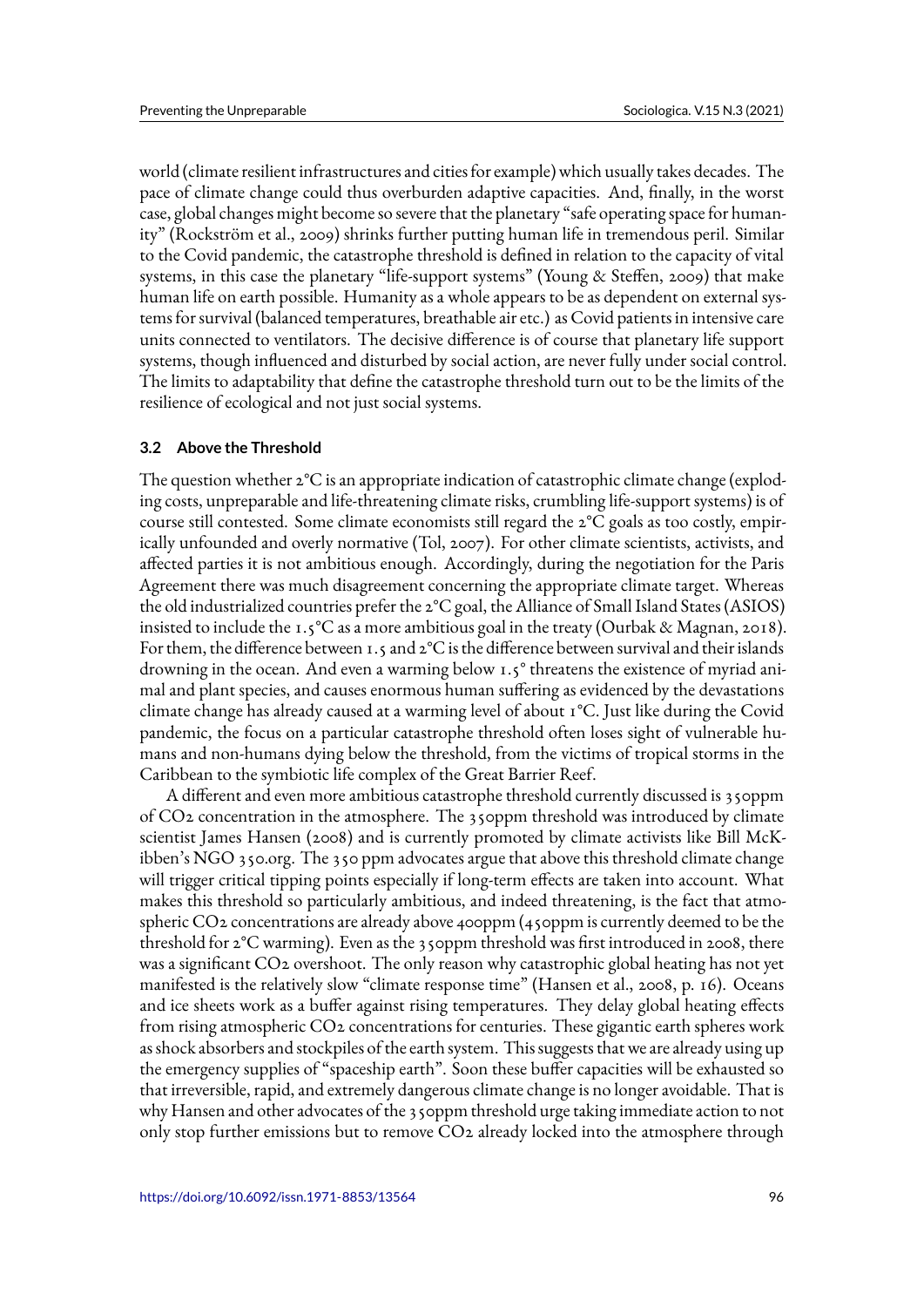reforestation and other Negative Emissions Technologies (NET).

In this scenario contemporary societies have already breeched the threshold of the climate catastrophe. We are no longer just facing and anticipating potential catastrophes. We are already navigating within "unsafe operating space" (Wakefield, 2020). The climate catastrophe is already here — both manifestly and latently. The effects we are currently witnessing — rising temperatures, more frequent extreme weather events — are only the tip of the melting iceberg, only a foretaste of the climate turbulences already caused by the carbon in the atmosphere. In these scenarios, the present comes to be experienced as an incubation time until the climate catastrophe becomes devastating. In this situation, the combination between prevention and preparedness no longer seems to be enough to avoid the worst. With the growing importance of NETs in climate politics (Field & Mach, 2017; Carton et al., 2020) a third strategy emerges to complement mitigation and adaptation: carbon drawdown, the removal of carbon from the atmosphere. This is no longer prevention nor preparedness but involves novel security technologies that might be called reversiveness. Like prevention, it seeks to avoid the worst, though — paradoxically — like preparedness it deals with unavoidable catastrophe situations. Yet unlike both prevention and preparedness it encompasses a new temporal orientation that not just looks ahead to the future, but also comes back to the residuals of the industrial past. It is not just a politics of the future. It is a way of coming to terms with a past that will continue to haunt the present for centuries to come (Folkers, 2021).

But what happens when the attempts to reverse the already committed climate change fail? What kind of political rationalities and imaginaries can guide a politics beyond the threshold of catastrophe? Since the 1970s, resilience thinking was established as a socio-ecological paradigm that promised to be able to provide guidance in situations of turmoil (Cooper & Walker, 2011). In contrast to management approaches premised on stability, resilience embraces the inherent fluctuations of social and ecological systems (Holling, 1973). Often, resilience designates strategies to enable the system to quickly bounce back after a shock. In this sense, resilience amounts to little more than preparedness. It is about taking precautions so that disturbances don't escalate into catastrophe. However, resilience thinking involves more than bounciness and preparedness. According to certain understandings of resilience, a crossing of the catastrophe threshold triggers a comprehensive reorganization of the system. In the famous "adaptive cycle" (Holling, 2001), such a transformative event kicks off the "release" and "reorganization" phase of adaption where the fallout from an ecological shock — for example a wildfire — becomes the nourishing ground for new ecological relations to unfold. While this "back loop" of the adaptive cycle is often neglected in contemporary approaches to resilience (Wakefield, 2020), it still provides one of the few governmental scripts to inform responses to situations beyond the catastrophe threshold. It becomes ever more likely that environmental security will have to include this facet of resilience which would imply that climate adaption cannot only be about system protection. It also needs to encompass systemic transformation without being certain what this transformation might entail and if and how it can be successful.

### **4 Conclusion: Catastrophe Beyond the Threshold**

If you throw a frog in boiling water, it instantly jumps out. But if you put it in tepid water and just very slowly increase the temperature it will remain there even if the water starts boiling. Climate scientists frequently invoke the story of the boiling frog as a cautionary tale for humanity. Just like the frog, they suggest, societies have difficulties recognizing dangers that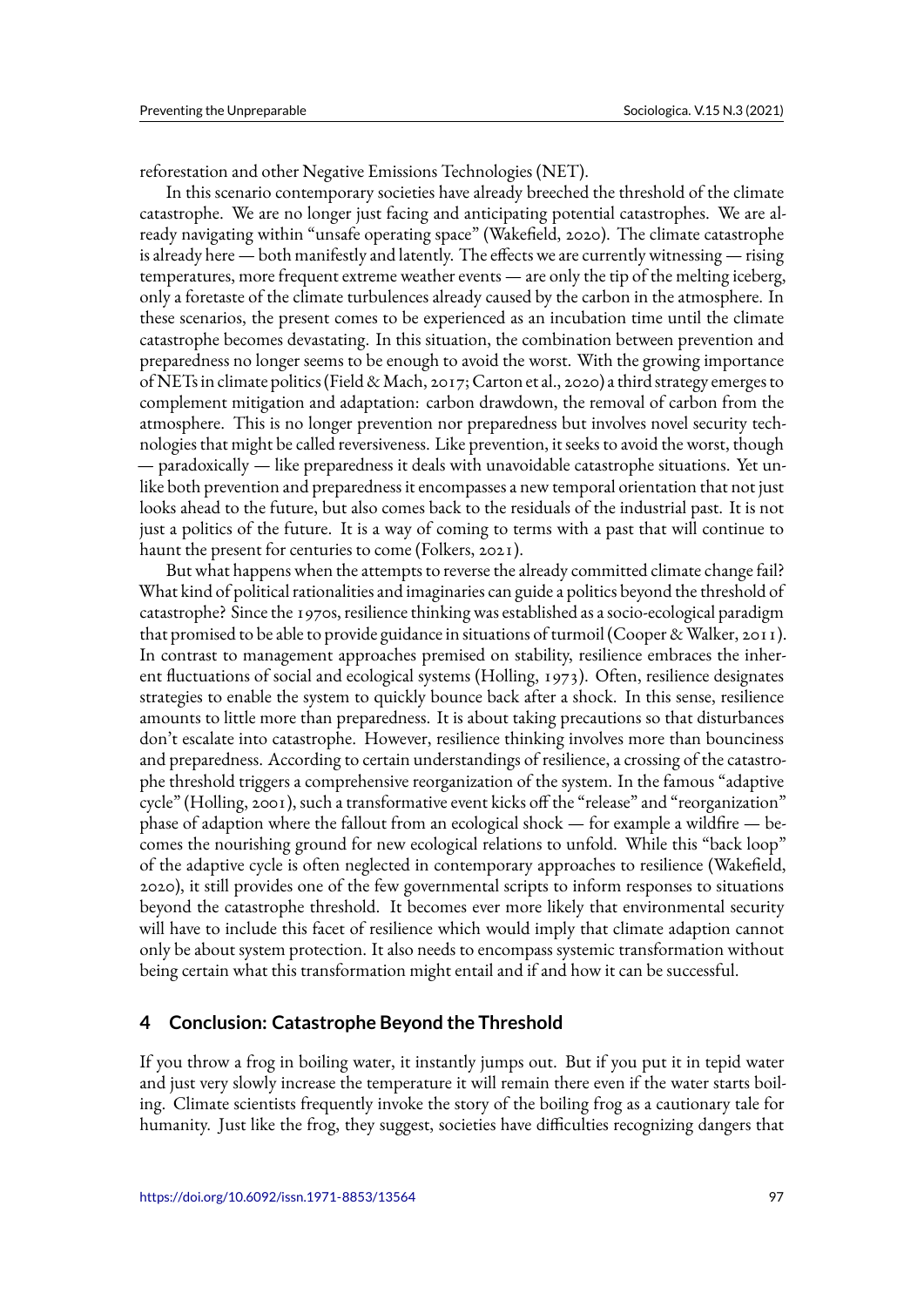are continuous, enfold slowly and can often only be felt after it is already too late. Societies therefore have to establish clear thresholds for triggering action before it is too late.

There are of course many differences between the Covid pandemic and climate change. Covid is a very recent phenomenon. Since its first outbreak in the Wuhan region at the end of 2019, it hit the entire world with multiple infection waves. This triggered rapid and, in many ways, hitherto unimaginable emergency responses like prolonged lockdowns and the closing of borders. In contrast, the climate crisis has its roots in the fossil industrialization of the 19<sup>th</sup> century and has been a political issue at least since the 1980s. However, there is no emergency response to the climate crisis that is comparable in scale and intensity to the Covid pandemic response (like, for example, shutting down coal power stations immediately, restricting air traffic, car-free Sundays etc.), arguably because the dominant public perception deems it to be quite far away. And while there is still hope that the pandemic will be over one day in the nottoo-distant future, climate change is very likely to become a chronic condition for centuries to come.

Nevertheless, the Covid pandemic and the climate crisis are  $-$  in their own ways and according to their own pace — relatively slow emergencies. They don't come in the form of a single disruptive event that becomes immediately visible to the general public. Rather, they only become detectable by meticulously tracing invisible viruses and carbon molecules, by compiling infection statistics and historical weather data etc. They continuously aggravate until they become utterly uncontrollable and catastrophic. That is why in these cases the definition of thresholds seems so crucial — yet also why it is so necessarily intricate to identify them. Because a threshold is a matter of degree, it always comes with a whiff of arbitrariness.

I have argued that the thresholds of catastrophe in the Covid pandemic and in climate governance emerge out of the interaction between the security rationalities of prevention and preparedness. They are defined as the point when preparatory measures can no longer cope with the escalating crisis dynamic. The mission is thus to avoid catastrophe by preventing the unpreparable and preparing for the unpreventable. Beyond the threshold the quantitative increase — more infections, more CO2 molecules in the atmosphere — qualitatively changes the crisis dynamic for the worse because it triggers systemic breakdown. In the Covid pandemic an overburdening of the public health system leads to more infections because public health authorities are no longer able to track down and disrupt the chains of infection which again causes more infections which in turn overburdens the hospital capacities and drastically increases the death toll. Similarly, climate scientists are afraid that at certain tipping points climate change will accelerate, become self-sustaining and utterly uncontrollable.

The threshold of catastrophe always has a moral dimension. It signals a point where adversities not only become uncontrollable but also morally unbearable. In the Covid crisis, the overburdening of the health care system and the need to decide who receives treatment and who is left to die untreated is widely perceived as a moral catastrophe that needs to be averted whatever it takes because human life is the highest, and therefore incommensurable moral good. In the climate crisis moral urgency is often associated with the fear that the survival of the human species as a whole is at stake. Thus, in both cases a moral economy of life provides a normative backstop against the biopolitical elasticity that modern societies allow themselves to secure the smooth operation of social life. It is worth pointing out that these moral economies of life are fairly recent phenomena. In their current form they emerged after the end of the Second World War with the rise of humanitarianism on the one hand and the threat of annihilation of the human species becoming thinkable with the prospect of thermonuclear war (Anders, 1980) on the other.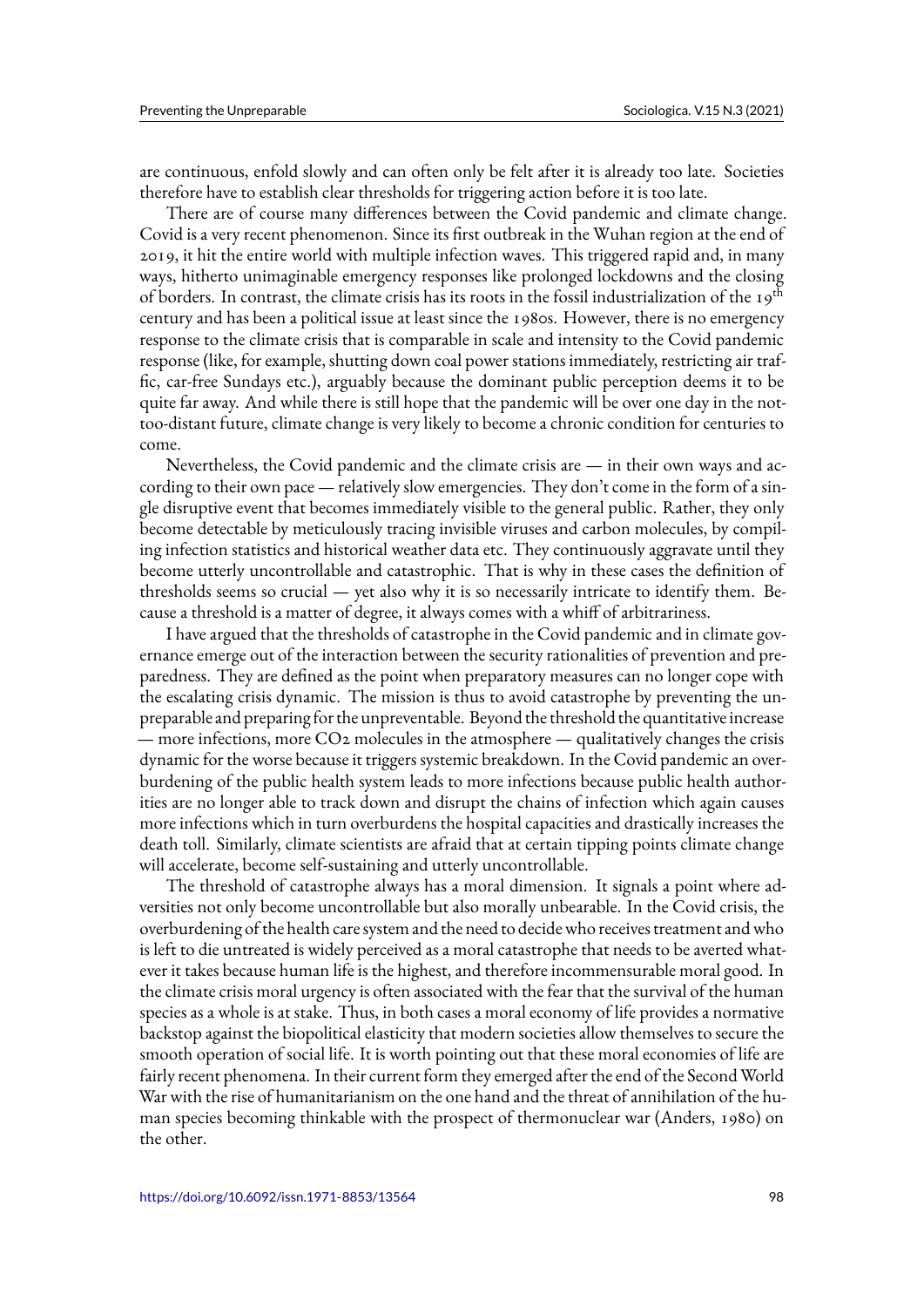The designation of catastrophe thresholds seems to be inevitable. Contemporary societies need some kind of demarcation to immunize themselves both against external threats and their own cognitive and normative inertia in responding to creeping but nevertheless life-threatening situations. However, in their current form these thresholds also go along with at least two problems. They make it more difficult to properly attend to disastrous conditions *below* as well as situations *above* the threshold. The focus on vital system failure tends to lose sight of everything that is not deemed of systemic importance (from the death of old people to the disappearance of ecosystems that are not considered to be critical "tipping elements" in the Earth System). The concentration on thresholds cannot take into account the unequal exposures and vulnerabilities towards risks so that certain regions, social strata or communities may be catastrophically affected even though the general threshold is not breeched. Like other thresholds — for example for toxic substances in the environment — they tend to legalize, justify, or at least normalize the dangers below the threshold. Death and suffering *below the threshold* tend to be silenced: people dying from Covid after weeks in isolation despite receiving proper treatment, Long-Covid patients, small island states drowning in the ocean, species and whole ecosystems disappearing, but also the normalcy of social injustice even in the absence of pandemics and climate shocks. The moral economy of humanitarian biolegitimacy in the Covid pandemic as well as the moral commitment to secure the survival of mankind as a whole in the face of climate change — as legitimate as they may be in themselves — also have the tendency to prevent society from recognizing how its own structures contribute to everyday suffering.

Still, the planetary catastrophic processes are already too advanced to dismiss the politics of catastrophe and the security rationalities of prevention, preparedness and resilience. It is very likely that new emerging infectious diseases will haunt societies maybe sooner than later and it is beyond doubt that even below 1.5° or  $2^{\circ}$  C warming, climate risks will increase further. Considering the 350ppm theory, we may even be well *above the climate catastrophe threshold* already. From this perspective we are in the midst of a catastrophe that is very real but still mostly latent. This experience of the present as a prolonged delay, as an incubation time or a climate limbo transcends the "emergency imaginary" (Calhoun, 2004) societies have developed over the last decades. We are not just facing a potentially disastrous future but are caught in the meantime between past causes and future effects. This certainly makes new forms of security necessary beyond the phalanx of future oriented technologies like prevention, preemption, precaution, and preparedness. Rather than "pre", an appropriate prefix for the new era is "re": removal of atmospheric carbon to reverse the worst climate impacts, repair and reparations for those most affected by ecological catastrophes, remediation of devastated ecosystems and certainly also resilience. However, the meaning of resilience will have to change in this transition from pre to re. Resilience can no longer just be a form of preparation for adversities that enables the system to quickly bounce back and return to the *status quo ante*. Rather, resilience will have to become a form of transformative adaption to an ever changing and ever more threatening planetary environment. Situations above the threshold of catastrophe thus make necessary new security strategies beyond preparedness and prevention. However, these strategies will have to operate in a terrain utterly transformed by the events that lead to the crossing of the threshold and thus cannot promise a return to the pre-catastrophic condition but can only help navigate the calamities to come.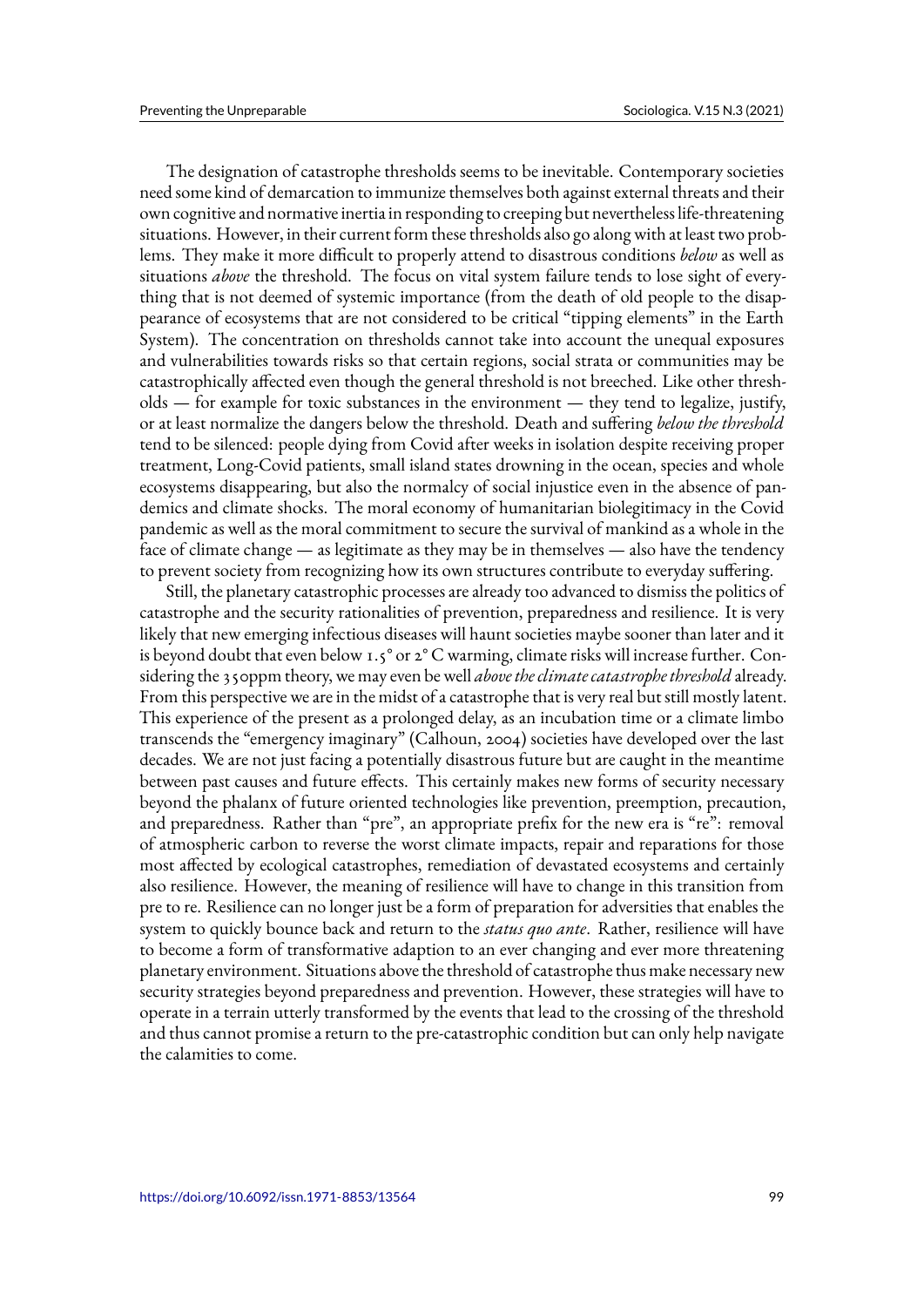# **References**

Amoore, L. & de Goede, M. (Eds.). (2008). *Risk and the War on Terror*. London: Routledge.

- Anders, G. (1980). *Die Antiquiertheit des Menschen: Über die Seele im Zeitalter der zweiten industriellen Revolution (Band 1)*. München: CH Beck.
- Anderson, B. (2010). Preemption, Precaution, Preparedness: Anticipatory Action and Future Geographies. *Progress in Human Geography*, *34*(6), 777–798. https://doi.org/10.1177% 2F0309132510362600
- Anderson, B., Grove, K., Rickards, L., & Kearnes, M. (2020). Slow Emergencies: Temporality and the Racialized Biopolitics of Emergency Governance. *Prog[ress in Human Geography](https://doi.org/10.1177%2F0309132510362600)*, *44*[\(4\), 621–639.](https://doi.org/10.1177%2F0309132510362600) https://doi.org/10.1177%2F0309132519849263
- Aradau, C. & von Munster, R. (2011). *Politics of Catastrophe: Genealogies of the Unknown*. London: Routledge. https://doi.org/10.4324/9780203815793
- Arendt, H. (1958). *The Human Condition*[. Chicago: University of C](https://doi.org/10.1177%2F0309132519849263)hicago Press.
- Ärzteblatt (2020). Test[kapazitäten der Labore reichen aus.](https://doi.org/10.4324/9780203815793) *Ärzteblatt*, 31 March. https:// www.aerzteblatt.de/nachrichten/111525/Testkapazitaeten-der-Labore-reichen-aus
- Boehmer-Christiansen, S. (1994). The Precautionary Principle in Germany. Enabling Government. In T. O'Riordan & J. Cameron (Eds.), *Interpreting the Precautionary [Principle](https://www.aerzteblatt.de/nachrichten/111525/Testkapazitaeten-der-Labore-reichen-aus)* [\(pp. 31–60\). London: Earthscan.](https://www.aerzteblatt.de/nachrichten/111525/Testkapazitaeten-der-Labore-reichen-aus)
- Bond, D. (2018). *Environment: Critical Reflections on the Concept* (Occasional Papers of the School of Social Science No. 64). Institute of Advanced Study. https://www.sss.ias.edu/ sites/sss.ias.edu/files/papers/paper\_64.pdf
- Bröckling, U. (2012). Dispositive der Vorbeugung: Gefahrenabwehr, Resilienz, Precaution. In C. Daase, P. Offermann, & V. Rauer (Eds.), *Sicherheitskultur[en. Soziale und politische](https://www.sss.ias.edu/sites/sss.ias.edu/files/papers/paper_64.pdf) [Praktiken der Gefahrenabwehr](https://www.sss.ias.edu/sites/sss.ias.edu/files/papers/paper_64.pdf)* (pp. 93–108). Frankfurt am Main: Campus.
- German Federal Government. (2008). *Deutsche Anpassungsstrategie an den Klimawandel. Vom Bundeskabinett am 17. Dezember 2008 beschlossen*. Federal Government of the Federal Republic of Germany. https://www.bmu.de/download/deutsche-anpassungsstrategie-anden-klimawandel
- Butterwegge, C. (2021). Das neuartige Virus trifft auf die alten Verteilungsmechanismen: Warum die COVID-1[9-Pandemie zu mehr sozialer Ungleichheit führt.](https://www.bmu.de/download/deutsche-anpassungsstrategie-an-den-klimawandel) *Wirtschaftsdienst*, *101*[\(1\), 11–14.](https://www.bmu.de/download/deutsche-anpassungsstrategie-an-den-klimawandel) https://doi.org/10.1007/s10273-021-2817-5
- Calhoun, C. (2004). A World of Emergencies: Fear, Intervention, and the Limits of Cosmopolitan Order. *Canadian Review of Sociology and Anthropology*, *41*(4), 373–395. https: //doi.org/10.1[111/j.1755-618X.2004.tb00783.x](https://doi.org/10.1007/s10273-021-2817-5)
- Carton, W., Asiyanbi, A., Beck, S., Buck, H.J., & Lund, J.F. (2020). Negative Emissions and the Long History of Carbon Removal. *Wiley Interdisciplinary Reviews: Climate C[hange](https://doi.org/10.1111/j.1755-618X.2004.tb00783.x)*, *11*(6), e671. [https://doi.org/10.1002/wcc.671](https://doi.org/10.1111/j.1755-618X.2004.tb00783.x)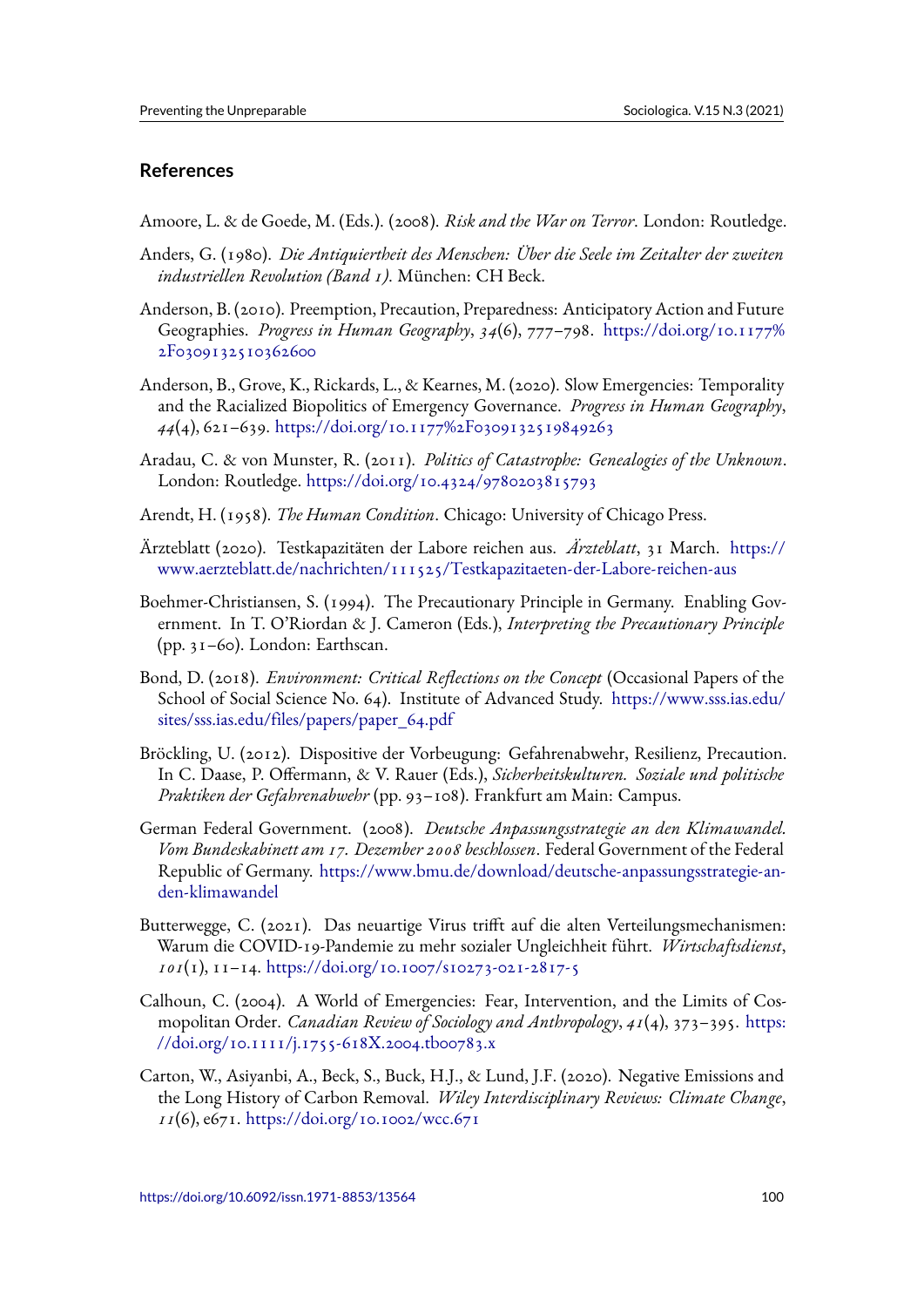- CDC (2007). *Interim Pre-pandemic Planning Guidance: Community Strategy for Pandemic Influenza Mitigation in the United States. Early, Targeted, Layered Use of Nonpharmaceutical Interventions*. Center for Disease Control and Prevention. https://www.cdc.gov/flu/ pandemic-resources/pdf/community\_mitigation-sm.pdf
- Clark, N. (2010). Volatile Worlds, Vulnerable Bodies. *Theory, Culture & Society*, *27*(2-3), 31– 53. https://doi.org/10.1177%2F0263276409356000
- C[ollier, S.J. \(2008\). Enacting Catastrophe: Preparedness, I](https://www.cdc.gov/flu/pandemic-resources/pdf/community_mitigation-sm.pdf)nsurance, Budgetary Rationalization. *Economy and Society*, *37*(2), 224–250. https://doi.org/10.1080/03085140801933280
- Collie[r, S.J., & Lakoff, A. \(2008\). Distributed Prepared](https://doi.org/10.1177%2F0263276409356000)ness: The Spatial Logic of Domestic Security in the United States. *Environment and Planning D: Society and Space*, *26*(1), 7–28. https://doi.org/10.1068%2Fd446t
- Collier, S.J., & Lakoff, A. (2015). Vital Systems Security: Reflexive Biopolitics and the Government of Emergency. *Theory, Culture & Society*, *32*(2), 19–51. https://doi.org/10.1177% [2F0263276413510050](https://doi.org/10.1068%2Fd446t)
- Cooper, M., & Walker, J. (2011). Genealogies of Resilience. From Systems Ecology to the Political Economy of Crisis Adaption. *Security Dialogue*, *42*(2), 143–160. [https://doi.org/](https://doi.org/10.1177%2F0263276413510050) [10.1177%2F096701061](https://doi.org/10.1177%2F0263276413510050)1399616
- Dahan, A. (2010). Putting the Earth System in a Numerical Box? The Evolution from Climate Modeling Toward Global Change. *Studies in History and Philosophy of Scie[nce Part B: Stud](https://doi.org/10.1177%2F0967010611399616)[ies in History and Philosophy of M](https://doi.org/10.1177%2F0967010611399616)odern Physics*, *41*(3), 282–292. https://doi.org/10.1016/ j.shpsb.2010.08.002
- Durkheim, E. (2014). *The Rules of Sociological Method* (W.D. Halls[, Trans.\). New York: Free](https://doi.org/10.1016/j.shpsb.2010.08.002) Press. (Original work published 1895)
- Ec[onomist, The. \(20](https://doi.org/10.1016/j.shpsb.2010.08.002)20). Flattening the Curve. *The Economist*, 29 February. https: //www.economist.com/briefing/2020/02/29/covid-19-is-now-in-50-countries-andthings-will-get-worse
- Edenhofer, O., Flachsland, C., & Brunner, S. (2011). Wer besitzt die Atmosphäre?. *Levi[athan](https://www.economist.com/briefing/2020/02/29/covid-19-is-now-in-50-countries-and-things-will-get-worse)*, *39*[\(2\), 201–221. https://doi.org/10.1007/s11578-011-0115-0](https://www.economist.com/briefing/2020/02/29/covid-19-is-now-in-50-countries-and-things-will-get-worse)
- El[lebrecht, N. \(2009\). T](https://www.economist.com/briefing/2020/02/29/covid-19-is-now-in-50-countries-and-things-will-get-worse)riage. Charakteristika und Gegenwart eines ordnungsstiftenden Verfahrens. *Sociologia Internationalis*, *47*(2), 229–257. https://doi.org/10.3790/sint.47.2.229
- Ellebrecht, N., Jenki, M., & Kaufmann, S. (2013). Inszenierte Katastrophen: Zur Genese der Übung im Bevölkerungsschutz und ihre gegenwärtigen Formen. In L. Hempel, M. Bartels, & T. Markwart (Eds.), *[Aufbruch ins Unversicherbare. Zum](https://doi.org/10.3790/sint.47.2.229) Katastrophendiskurs der Gegenwart* (pp. 235–277). Bielefeld: Transcript. https: //doi.org/10.1515/transcript.9783839417720.235
- Ewald, F. (2002). The Return of Descartes's Malicious Demon: An Outline of a Philosophy of Precaution. In T. Baker & J. Simon (Eds.), *Embracing Risk. The Changing Cult[ure of](https://doi.org/10.1515/transcript.9783839417720.235) [Insurance and Responsibility](https://doi.org/10.1515/transcript.9783839417720.235)* (pp. 273–301). Chicago: The University of Chicago Press. https://doi.org/10.7208/chicago/9780226035178.003.0011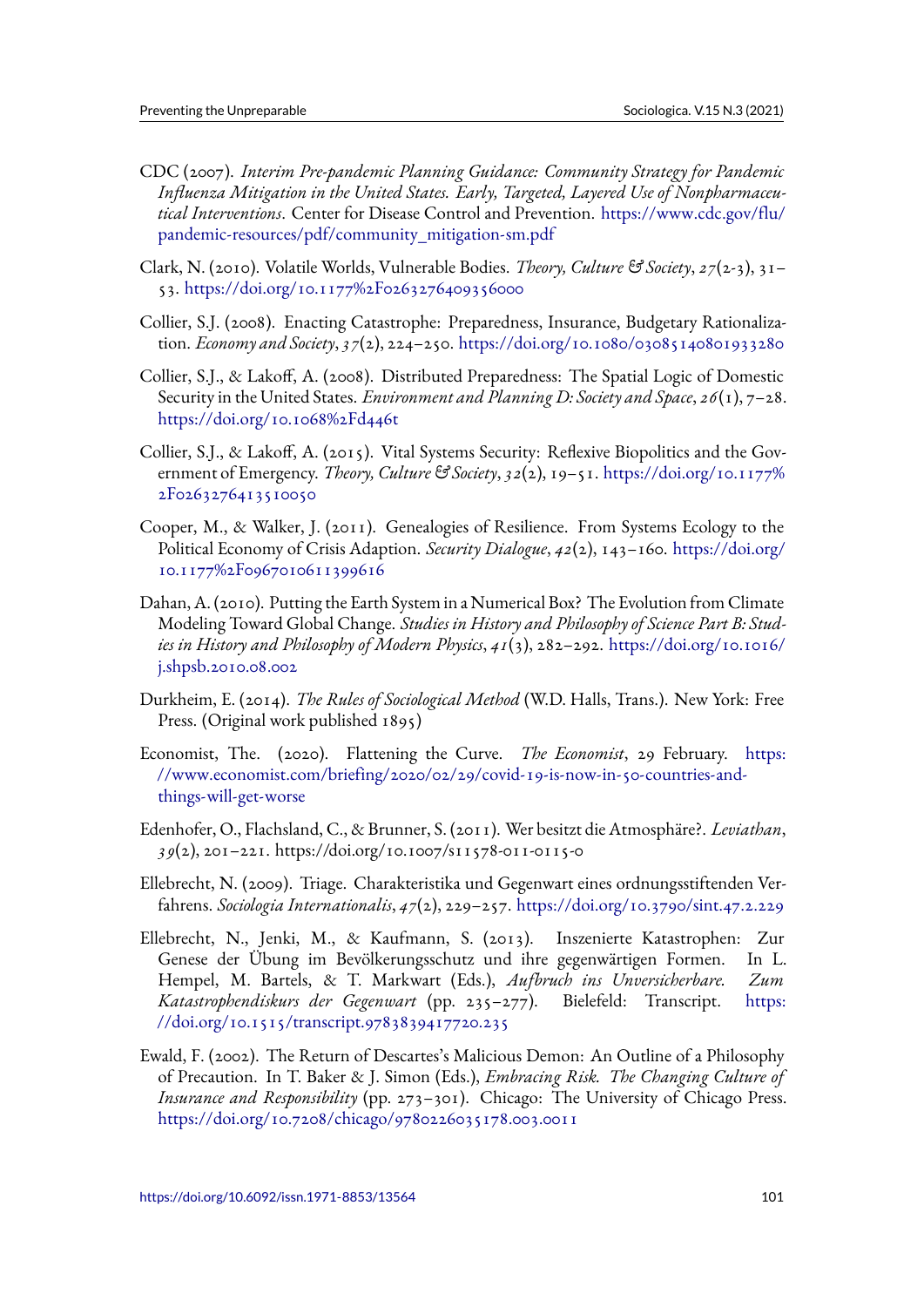- Ewald, F. (2020). *The Birth of Solidarity: The History of the French Welfare State*. Durham: Duke University Press. https://doi.org/10.1515/9781478009214
- Fassin, D. (2012). *Humanitarian Reason: AMoral History of the Present*. Berkeley: University of California Press. https://doi.org/10.1525/9780520950481
- Fearnley, L. (2008). Signa[ls Come and Go: Syndromic Surveillance](https://doi.org/10.1515/9781478009214) and Styles of Biosecurity. *Environment and Planning A*, *40*(7), 1615–1632. https://doi.org/10.1068/a4060
- Felgentreff, C. & Do[mbrowsky, W. \(2008\). Hazard-, Risiko- und](https://doi.org/10.1525/9780520950481) Katastrophenforschung. In C. Felgentreff & T. Glade (Eds.), *Naturrisiken und Sozialkatastrophen* (pp. 13–29). Berlin: Spektrum Akademischer Verlag.
- Field, C.B., & Mach, K.J. (2017). Rightsizing Carbon Dioxide Removal. *Science*, *356*(6339), 706–707. https://doi.org/10.1126/science.aam9726
- Folkers, A. (2017a). Continuity and Catastrophe: Business Continuity Management and the Security of Financial Operations. *Economy and Society*, *46*(1), 103–127. https://doi.org/ 10.1080/[03085147.2017.1307650](https://doi.org/10.1126/science.aam9726)
- Folkers, A. (2017b). Existential Provisions: The Technopolitics of Public Infrastructure. *Environment and Planning D: Society and Space*, *35*(5), 855–874. https://d[oi.org/10.1177%](https://doi.org/10.1080/03085147.2017.1307650) [2F0263775817698699](https://doi.org/10.1080/03085147.2017.1307650)
- Folkers, A. (2018). *Das Sicherheitsdispositiv der Resilienz. Katastrophische Risiken und die Biopolitik vitaler Systeme*. Frankfurt am Main: Campus.
- Fo[lkers, A. \(2019\). Freez](https://doi.org/10.1177%2F0263775817698699)ing Time, Preparing for the Future. The Stockpile as a Temporal Matter of Security. *Security Dialogue*, *50*(6), 493–511. https://doi.org/10.1177% 2F0967010619868385
- Folkers, A. (2020). Eine Genealogie sorgender Sicherheit: Sorgeregime von der Antike bis zum Anthropozän. *BEHEMOTH-A Journal on Civilisation*, *13*(2), 16–39. [https://doi.org/10.](https://doi.org/10.1177%2F0967010619868385) [6094/behemoth.2020.1](https://doi.org/10.1177%2F0967010619868385)3.2.1044
- Folkers, A. (2021). Fossil Modernity: The Materiality of Acceleration, Slow Violence, and Ecological Futures. *Time & Society*, *30*(2), 223–246. https:/[/doi.org/10.1177%](https://doi.org/10.6094/behemoth.2020.13.2.1044) [2F0961463X20987965](https://doi.org/10.6094/behemoth.2020.13.2.1044)
- Foucault, M. (1966). *Les mots et les choses: Une archéologie des sciences humaines*. Paris: Gallimard.
- Fo[ucault, M. \(1995\).](https://doi.org/10.1177%2F0961463X20987965) *Discipline and Punish. The Birth of the Prison* (A. Sheridan, Trans.). New York: Vintage Books. (Original work published 1975)
- Foucault, M. (2004). *Sécurité, territoire, population (1977-1978)*. Paris: EHESS, Gallimard, Le Seuil.
- Gandy, M. (2004). Rethinking Urban Metabolism: Water, Space and the Modern City. *City*, *8*(3), 363–379. https://doi.org/10.1080/1360481042000313509
- Gupta, J. (2014). *The History of Global Climate Governance*. Cambridge: Cambridge University Press. https://doi.org/10.1017/CBO9781139629072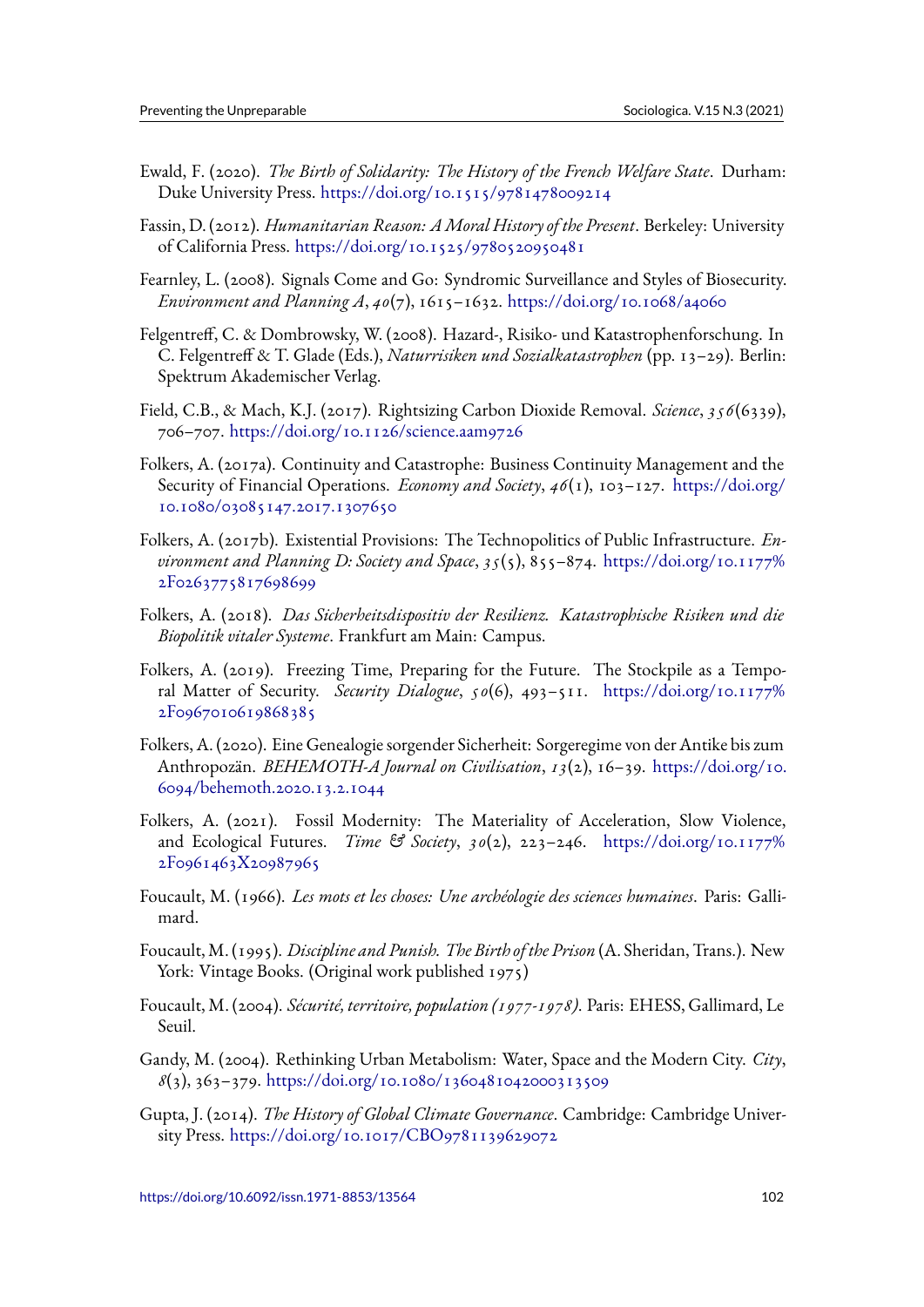- Hackenbach, F. (2020). Die Berliner Labore sind überlastet. *Tagesspiegel*, 26 March. https://www.tagesspiegel.de/berlin/kapazitaeten-fuer-coronavirus-tests-fehlen-dieberliner-labore-sind-ueberlastet/25687016.html
- Hacking, I. (1990). *The Taming of Chance*. New York: Cambridge University Press. https: [//doi.org/10.1017/CBO9780511819766](https://www.tagesspiegel.de/berlin/kapazitaeten-fuer-coronavirus-tests-fehlen-die-berliner-labore-sind-ueberlastet/25687016.html)
- H[agen, R. & Elliott, R. \(2021\). Disasters, Continu](https://www.tagesspiegel.de/berlin/kapazitaeten-fuer-coronavirus-tests-fehlen-die-berliner-labore-sind-ueberlastet/25687016.html)ity, and the Pathological Normal. *Sociologica*, *15*(1), 1–9. https://doi.org/10.6092/issn.1971-8853/12824
- H[ansen, J., Sato, M., Kharecha, P., Beerling,](https://doi.org/10.1017/CBO9780511819766) D., Berner, R., Masson-Delmotte, V., Pagani, M., Raymo, M., Royer, D.L., & Zachos, J.C. (2008). Target Atmospheric CO2: Where Should Humanity Aim? *[The Open Atmospheric Science Journal](https://doi.org/10.6092/issn.1971-8853/12824)*, *2*, 217–231. https://doi.org/10. 2174/1874282300802010217
- Holling, C.S. (1973). Resilience and Stability of Ecological Systems. *Annual Review of Ecology and Systematics*, *4*, 1–23. https://doi.org/10.1146/annurev.es.04.1101[73.000245](https://doi.org/10.2174/1874282300802010217)
- H[olling, C.S. \(2001\). Understand](https://doi.org/10.2174/1874282300802010217)ing the Complexity of Economic, Ecological, and Social Systems. *Ecosystems*, *4*(5), 390–405. https://doi.org/10.1007/s10021-001-0101-5
- Honneth, A. & Sutterlüt[y, F. \(2011\). Normative Paradoxien der Gegenwart](https://doi.org/10.1146/annurev.es.04.110173.000245). Eine Forschungsperspektive. *WestEnd. Neue Zeitschrift für Sozialforschung*, *8*(1), 67–85. https://doi.org/10.1007/978-3-[531-18971-0\\_80](https://doi.org/10.1007/s10021-001-0101-5)
- Horn, E. (2021). Tipping Points: The Anthropocene and Covid-19. In G. Delanty (Ed.), *Pandemics, Politics, and Society* (pp. 123–138). Berlin: De Gruyter. https://doi.org/10.1515/ [9783110713350-009](https://doi.org/10.1007/978-3-531-18971-0_80)
- IPCC (2001). *Summary for Policymakers. Climate Change 2001: Impacts, Adaption, and Vulnarability. A Report of Working Group II*. Intergovernmental [Panel on Climate Change.](https://doi.org/10.1515/9783110713350-009) [https://www.ipcc.ch](https://doi.org/10.1515/9783110713350-009)/site/assets/uploads/2018/03/WGII\_TAR\_full\_report-2.pdf
- IPCC (2007). *IPCC: Fourth Assessment Report*. Intergovernmental Panel on Climate Change. https://www.ipcc.ch/assessment-report/ar4/
- Ju[hl, S., Lehrer, R., Blom, A. G., Wenz, A., Rettig, T., Reifenscheid, M., Nauma](https://www.ipcc.ch/site/assets/uploads/2018/03/WGII_TAR_full_report-2.pdf)nn, E., Möhring, K., Krieger, U., Friedel, S., Fikel, M., Cornesse, C. (2020). *Die Mannheimer [Corona-Studie: Gesellschaftliche Akzeptanz](https://www.ipcc.ch/assessment-report/ar4/) politischer Maßnahmen und befürchtete Konsequenzen für die Wirtschaft*. 14, 2020. https://madoc.bib.uni-mannheim.de/55140/
- Keck, F. (2017). Stockpiling as a Technique of Preparedness: Conserving the Past for an Unpredictable Future. In J. Radin & E. Kowal (Eds.), *Cryopolitics. Frozen Life in a Melting World* (pp. 117–143). Cambridge: MIT Pr[ess.](https://madoc.bib.uni-mannheim.de/55140/)
- Knopf, B., Kowarsch,M., Flachsland, C., Edenhofer, O., Leggewie, C., Hulme,M., &Messner, D. (2012). The 2 C Target Reconsidered. In B. Knopf, M. Kowarsch, C. Flachsland, & O. Edenhofer (Eds.), *Climate Change, Justice and Sustainability* (pp. 121–137). New York: Springer. https://doi.org/10.1007/978-94-007-4540-7\_12
- Lakoff, A. (2007). Preparing for the Next Emergency. *Public Culture*, *19*(2), 247–271. https: //doi.org/10.1215/08992363-2006-035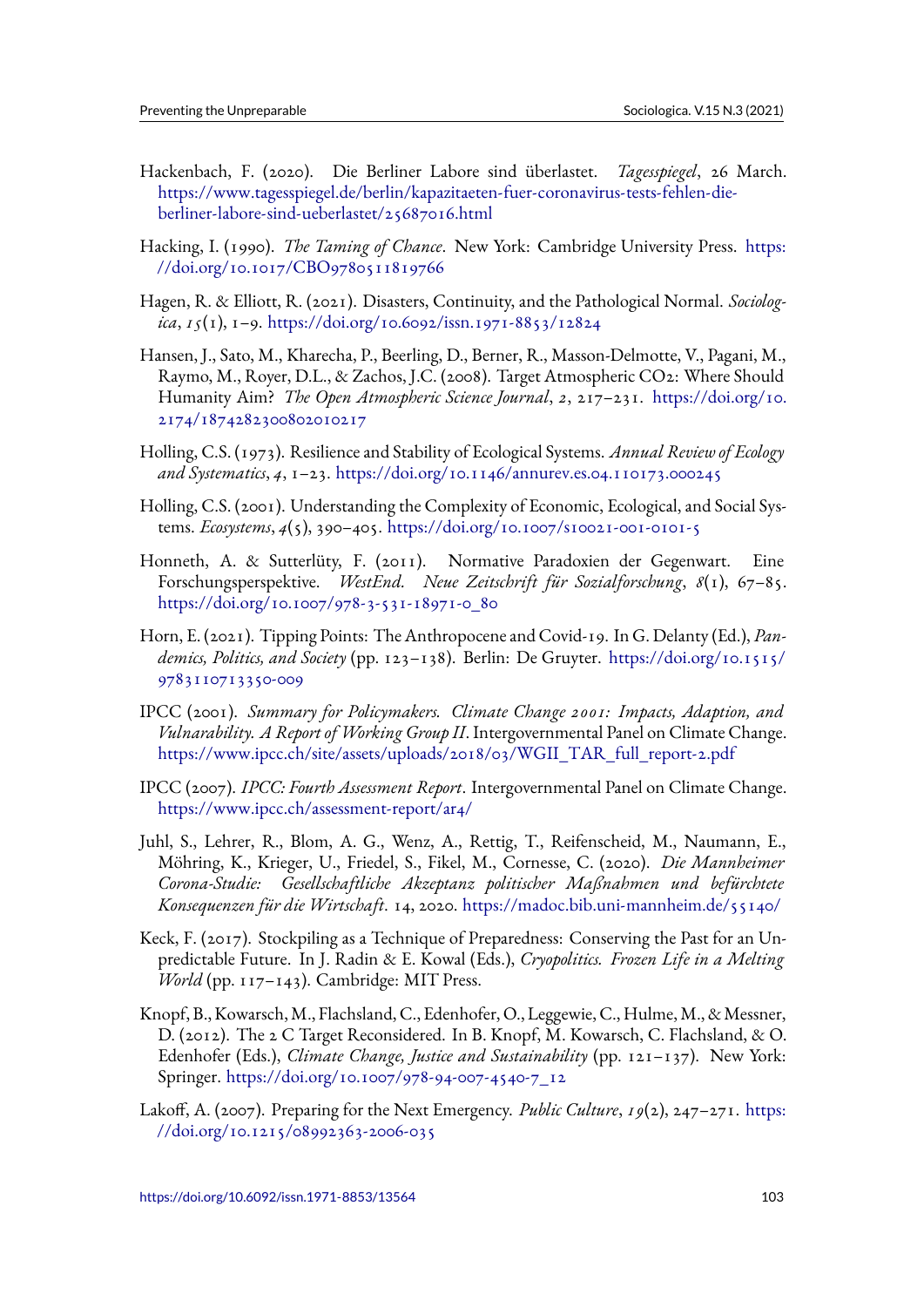- Lakoff, A. (2008). The Generic Biothreat. Or, How We Became Unprepared. *Cultural Anthropology*, *23*(3), 399–428. https://doi.org/10.1111/j.1548-1360.2008.00013.x
- Lakoff, A. (2020). Coronavirus: Strategic National Stockpile Was Ready, but Not for This. *The Conversation*, 2 April. https://theconversation.com/coronavirus-strategic-nationalstockpile-was-ready-but-no[t-for-this-135266](https://doi.org/10.1111/j.1548-1360.2008.00013.x)
- Latour, B. (1984). *Les Microbes. Guerre et paix, suivi de Irréductions*. Paris: Métailié.
- La[tour, B. \(2004\). Why has Critique Run Out of Steam? From Matters Of Fact to Matters of](https://theconversation.com/coronavirus-strategic-national-stockpile-was-ready-but-not-for-this-135266) Concern. *Critical Inquiry*, *30*(2), 225–248. https://doi.org/10.1086/421123
- Leanza, M. (2017). *Die Zeit der Prävention. Eine Genealogie*. Weilerswist: Velbrück Wissenschaft. https://doi.org/10.5771/9783845292496
- Lenton, T.M., Held, H., Kriegler, E., Hall, J.[W., Lucht, W., Rahmstorf, S., & S](https://doi.org/10.1086/421123)chellnhuber, H.J. (2008). Tipping Elements in the Earth's Climate System. *Proceedings of the National Academy of Sciences*, *105*[\(6\), 1786–1793.](https://doi.org/10.5771/9783845292496) https://doi.org/10.1073/pnas.0705414105
- Luhmann, N. (2003). *Soziologie des Risikos*. Berlin: de Gruyter.
- Massumi, B. (2007). Potential Politics an[d the Primacy of Preemption.](https://doi.org/10.1073/pnas.0705414105) *Theory and Event*, *10*(2). https://doi.org/10.1353/tae.2007.0066
- Merkel, A. (2020a). *Pressekonferenz nach der Besprechung der Bundeskanzlerin mit den Regierungschefinnen und Regierungschefs der Länder mit Bundeskanzlerin Merkel, dem [Regierenden Bürgermeister Müller und](https://doi.org/10.1353/tae.2007.0066) Ministerpräsident Söder*. Federal Government of the Federal Republic of Germany. https://www.bundesregierung.de/bregde/suche/pressekonferenz-von-bundeskanzlerin-merkel-buergermeister-muellerund-ministerpraesident-soeder-nach-der-besprechung-der-bundeskanzlerin-mit-denregierungschefinnen-und-regierungschefs-der-lae[nder-1949588](https://www.bundesregierung.de/breg-de/suche/pressekonferenz-von-bundeskanzlerin-merkel-buergermeister-mueller-und-ministerpraesident-soeder-nach-der-besprechung-der-bundeskanzlerin-mit-den-regierungschefinnen-und-regierungschefs-der-laender-1949588)
- Merkel, A. (2020b). *[Pressekonferenz von Bundeskanzlerin Merkel, Bundesgesund](https://www.bundesregierung.de/breg-de/suche/pressekonferenz-von-bundeskanzlerin-merkel-buergermeister-mueller-und-ministerpraesident-soeder-nach-der-besprechung-der-bundeskanzlerin-mit-den-regierungschefinnen-und-regierungschefs-der-laender-1949588)heitsminister Spahn und RKI-Chef Wieler*[. Federal Government of the Federal Republi](https://www.bundesregierung.de/breg-de/suche/pressekonferenz-von-bundeskanzlerin-merkel-buergermeister-mueller-und-ministerpraesident-soeder-nach-der-besprechung-der-bundeskanzlerin-mit-den-regierungschefinnen-und-regierungschefs-der-laender-1949588)c of Germany. [https://www.bundesregierung.de/breg-de/aktu](https://www.bundesregierung.de/breg-de/suche/pressekonferenz-von-bundeskanzlerin-merkel-buergermeister-mueller-und-ministerpraesident-soeder-nach-der-besprechung-der-bundeskanzlerin-mit-den-regierungschefinnen-und-regierungschefs-der-laender-1949588)elles/pressekonferenz-vonbundeskanzlerin-merkel-bundesgesundheitsminister-spahn-und-rki-chef-wieler-1729940
- Merkel, A. (2020c). *Telefonschaltkonferenz der Bundeskanzlerin mit den Regierungschefinnen und Regierung[schefs der Länder am 15. April 2020](https://www.bundesregierung.de/breg-de/aktuelles/pressekonferenz-von-bundeskanzlerin-merkel-bundesgesundheitsminister-spahn-und-rki-chef-wieler-1729940)*. Federal Government of the Federal Republic of Germany. [https://www.bundesregierung.de/breg-de/suche/](https://www.bundesregierung.de/breg-de/aktuelles/pressekonferenz-von-bundeskanzlerin-merkel-bundesgesundheitsminister-spahn-und-rki-chef-wieler-1729940) telefonschaltkonferenz-der-bundeskanzlerin-mit-den-regierungschefinnen-und-regierungschefsder-laender-am-15-april-2020-1744228
- Mezes, C. & Opitz, S. (2020). Die (un)vor[bereitete Pandemie und die Grenzen der Prepared](https://www.bundesregierung.de/breg-de/suche/telefonschaltkonferenz-der-bundeskanzlerin-mit-den-regierungschefinnen-und-regierungschefs-der-laender-am-15-april-2020-1744228)[ness Zur Biopolitik um COVID-19.](https://www.bundesregierung.de/breg-de/suche/telefonschaltkonferenz-der-bundeskanzlerin-mit-den-regierungschefinnen-und-regierungschefs-der-laender-am-15-april-2020-1744228) *Leviathan*, *48*(3), 381–406. https://doi.org/10.5771/ [0340-0425-2020-3-381](https://www.bundesregierung.de/breg-de/suche/telefonschaltkonferenz-der-bundeskanzlerin-mit-den-regierungschefinnen-und-regierungschefs-der-laender-am-15-april-2020-1744228)
- Opitz, S. (2017). Simulating the World: The Digital Enactment of Pandemics as a Mode of Global Self-Observation. *European Journal of Social Theory*, *20*([3\), 392–416.](https://doi.org/10.5771/0340-0425-2020-3-381) https://doi. [org/10.1177%2F136843](https://doi.org/10.5771/0340-0425-2020-3-381)1016671141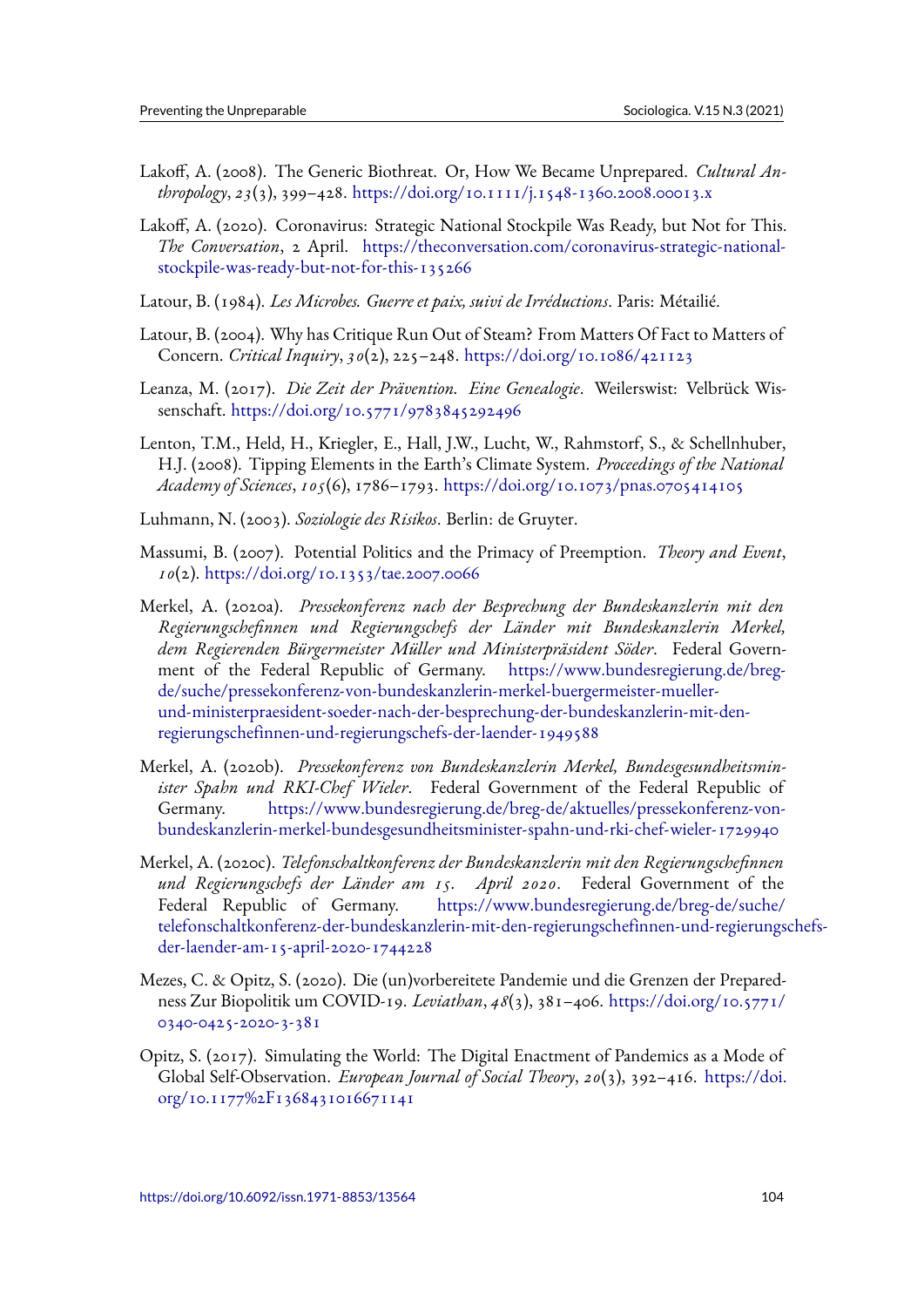- Opitz, S. & Tellmann, U. (2015). Future Emergencies: Temporal politics in Law and Economy. *Theory, Culture & Society*, *32*(2), 107–129. https://doi.org/10.1177% 2F0263276414560416
- Ourbak, T. & Magnan, A.K. (2018). The Paris Agreement and Climate Change Negotiations: Small Islands, Big Players. *Regional Environmental Change*, *18*(8[\), 2201–2207.](https://doi.org/10.1177%2F0263276414560416) https://doi. [org/10.1007/s10113-01](https://doi.org/10.1177%2F0263276414560416)7-1247-9
- Rabinow, P. (1995). *French Modern. Norms and Forms of the Social Environment*. Chicago: University of Chicago Press. https://doi.org/10.7208/chicago/978022622757[3.001.0001](https://doi.org/10.1007/s10113-017-1247-9)
- R[andalls, S. \(2010\). History of the 2](https://doi.org/10.1007/s10113-017-1247-9) C Climate Target. *Wiley Interdisciplinary Reviews: Climate Change*, *1*(4), 598–605. https://doi.org/10.1002/wcc.62
- Redfield, P. (2008). Sacrifice, Tr[iage and Global Humanitarianism. InM. Barnett & T.G.Weiss](https://doi.org/10.7208/chicago/9780226227573.001.0001) (Eds.), *Humanitarianism in Question: Politics, Power, Ethics*(pp. 196–214). Ithaca: Cornell University Press. https://doi.[org/10.7591/9780801461538-01](https://doi.org/10.1002/wcc.62)0
- Redfield, P. (2013). *Life in Crisis: The Ethical Journey of Doctors Without Borders*. Berkley: University of California Press. https://doi.org/10.1525/9780520955189
- Rockström, J., Steff[en, W., Noone, K., Persson, Å, Stuart Chapin III](https://doi.org/10.7591/9780801461538-010), F., Lambin, E.F., Lenton, T.M., Scheffer, M., Folke, C., Schellnhuber, H.J., Nykvist, B., de Wit, C.A., Hughes, T., van der Leeuw, S., Rodhe, H.[, Sörlin, S., Snyder, P.K., Costanza, R., Sv](https://doi.org/10.1525/9780520955189)edin, U., & Foley, J.A. (2009). A Safe Operating Space for Humanity. *Nature*, *461*(7263), 472–475. https: //doi.org/10.1038/461472a
- Sarasin, P., Berger, S., Hänsler, M., & Spörri, M. (Eds.). (2007). *Bakteriologie und Moderne. Studien zur Biopolitik des Unsichtbaren. 1870-1920*. Frankfurt am Main: Suhrkamp.
- Sc[arselli, D., Budanur, N.B., T](https://doi.org/10.1038/461472a)imme, M., & Hof, B. (2021). Discontinuous Epidemic Transition Due to Limited Testing. *Nature Communications*, *12*(1), 1–6. https://doi.org/10. 1038/s41467-021-22725-9
- Schellnhuber, H.-J. (1999). "Earth System" Analysis and the Second Copernican Revolution. *Nature*, *402*(6761), 19–23. https://doi.org/10.1038/35011515
- Se[rres, M. & Latour, B. \(1995](https://doi.org/10.1038/s41467-021-22725-9)). *Conversations on Science, Culture, and Time*. Minneapolis: University of Michigan Press. https://doi.org/10.3998/mpub.9736
- Tol, R.S. (2007). Europe's Lo[ng-Term Climate Target: A Critical](https://doi.org/10.1038/35011515) Evaluation. *Energy Policy*, *35*(1), 424–432. https://doi.org/10.1016/J.ENPOL.2005.12.003
- UBA (2001). *Späte Lehren [aus frühen Warnungen. Das Vorso](https://doi.org/10.3998/mpub.9736)rgeprinzip 1896-2000*. Federal Ministry of the Environment of the Federal Republic of Germany. https: //www.umwelt[bundesamt.de/publikationen/spaete-lehren-aus-fr](https://doi.org/10.1016/J.ENPOL.2005.12.003)uehen-warnungen
- UBA (2008). *Deutschland im Klimawandel. Anpassung ist notwendig*. Federal Ministry of the Environment of the Federal Republic of Germany. https://www.umweltbund[esamt.](https://www.umweltbundesamt.de/publikationen/spaete-lehren-aus-fruehen-warnungen) [de/presse/pressemitteilungen/deutschland-im-klimawandel-anpassung-ist-notwendi](https://www.umweltbundesamt.de/publikationen/spaete-lehren-aus-fruehen-warnungen)g
- United Nations (2015). *Paris Agreement*. https://unfccc.int/process-and-meetings/the-parisagreement/the-paris-agreement